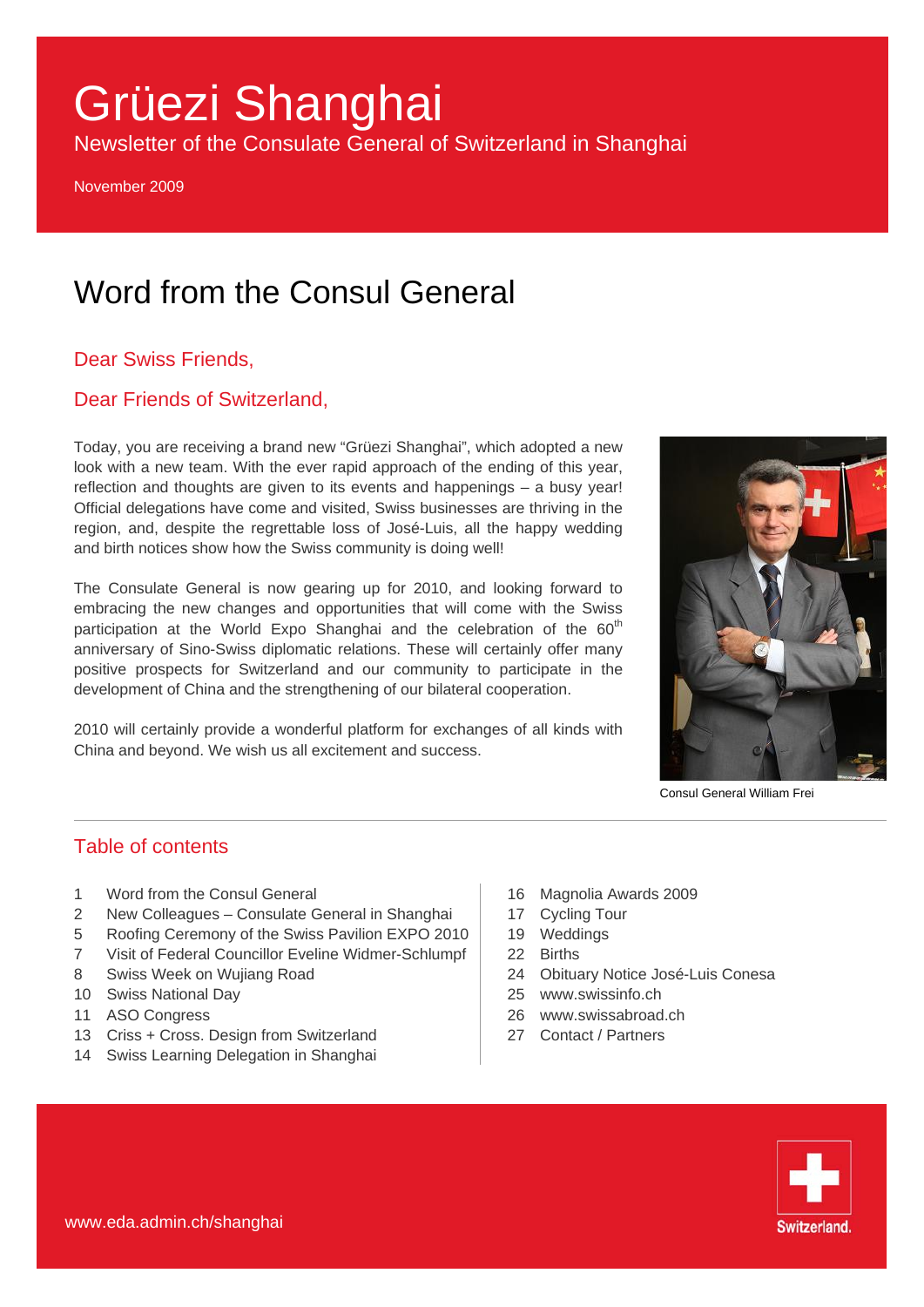### Roofing Ceremony of the Swiss Pavilion EXPO 2010

Federal Councillor Widmer-Schlumpf attended the roofing ceremony of the Swiss Pavilion EXPO 2010 in Shanghai.

On Friday, 23<sup>rd</sup> of October 2009 Federal Councillor Eveline Widmer-Schlumpf, Head of the Swiss Federal Department of Justice and Police (EJPD), was guest of honour at the roofing ceremony of the Swiss Pavilion EXPO 2010 Shanghai as part of her visit to China. The official celebration was also attended by Mr. Huang Jianzhi, Deputy Director General, Bureau of Shanghai World Expo Coordination. More than two hundred invited guests were present at the ceremony, including a delegation from the Swiss Federal Parliament, led by National Councillor Bruno Zuppiger.

In her speech at the roofing ceremony, Federal Councillor Widmer-Schlumpf stressed the importance of EXPO 2010's theme of "Better City, Better Life" against the background of the challenge of achieving sustainable urban development. In her remarks, the Head of the Swiss Federal Department of Justice and Police also had something to say about the EXPO sub-theme of "Rural – Urban Interaction", which is the subject dealt with in the Swiss pavilion: *"The Swiss are strongly aware of the benefits of a close interaction between rural and urban areas. This is natural, as Switzerland is small, mountainous and densely inhabited, and has a solid rural tradition alongside thriving cities. We have the duty to find sustainable ways of protecting and conserving our natural heritage - while improving living conditions in urban areas."*

The architecture of the Swiss Pavilion, which has been created under the project management of the Federal Department of Foreign Affairs FDFA, Presence Switzerland, constitutes a hybrid between hi-tech and nature, uniting town and country and maintaining the equilibrium between them. An interactive exhibition inside the pavilion presents the innovativeness of the Swiss and displays a number of positive examples of the interaction between town and country in Switzerland. The pavilion visit will finish on a high with a four-minute ride on the chairlift up to the roof of the Swiss Pavilion – a bridging element, bringing town and country side together.



Alphorn player Pascal Schär opens the roofing ceremony of the Swiss Pavilion EXPO 2010.



A tree is raised to the roof of the Swiss Pavilion, following the same path that visitors to the Pavilion will take as they ride the chair lift from the ground floor to the pavilion roof  $-$  a journey that is meant to symbolize the interconnection between urban and rural spaces.

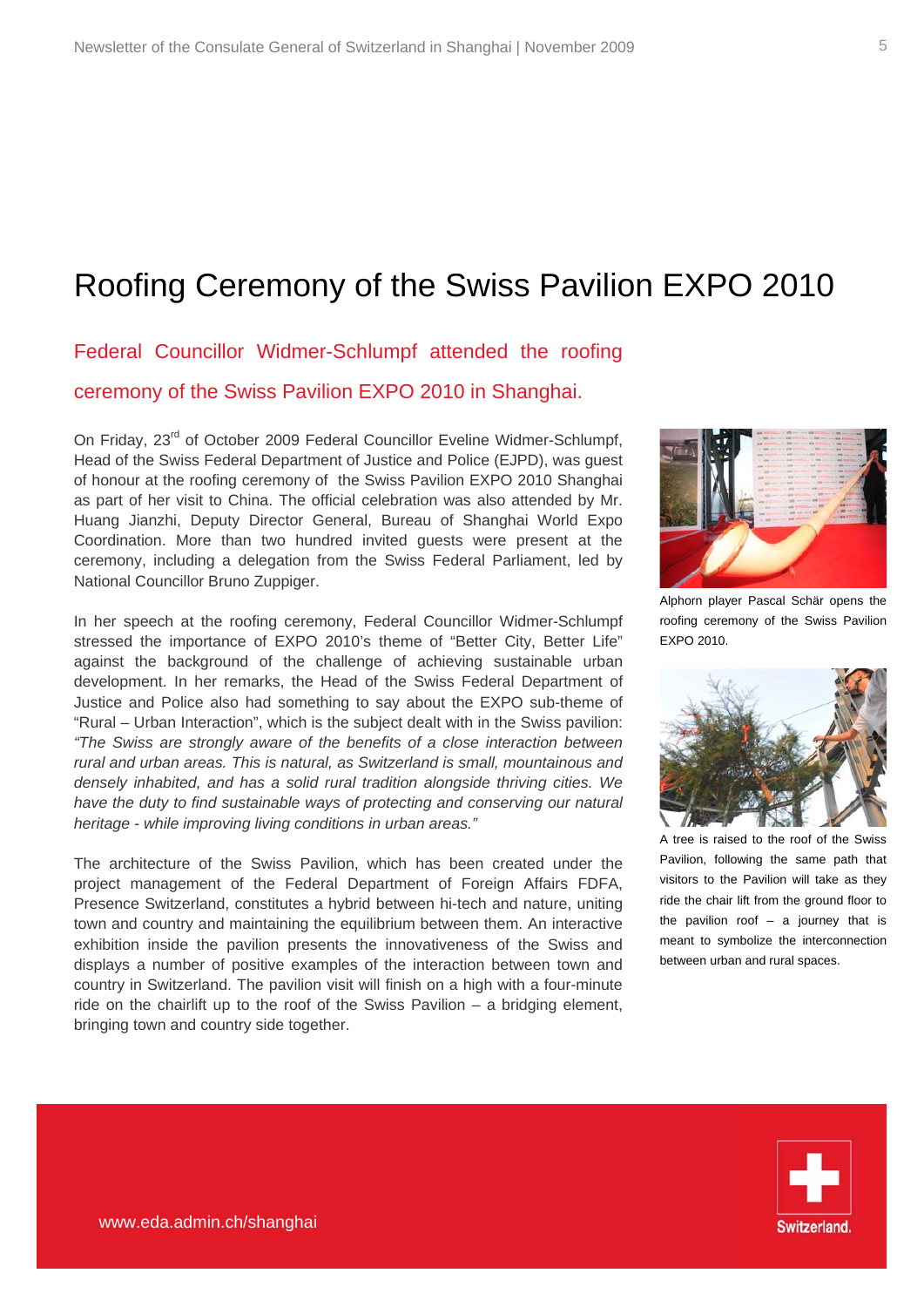Apart from providing a forum for exchanging knowledge, Switzerland's presence at EXPO 2010 is an important platform for sustainably strengthening the image of Switzerland held in China, of nurturing existing relations and of building new ones. The Swiss Pavilion offers the opportunity to Swiss companies as well as the country's cantons and towns, to use its available space for presenting themselves.

The completion on schedule of the basic steel structure represents the conclusion of a further building phase for the Swiss Pavilion. In the course of recent months, some 780 tonnes of steel and 600 cubic metres of concrete have been incorporated in the structure covering an overall surface area of 4000 square metres. A total of 132 piles have been driven into the ground to form the foundation for the gigantic steel structure, which is going to have to bear the load of an expected flow of 15 000 visitors per day.

EXPO 2010 is taking place in Shanghai from  $1<sup>st</sup>$  of May to  $31<sup>st</sup>$  of October 2010. It is going to be the biggest world exhibition ever held, covering a surface area of 5.28 square kilometres and is expecting to have 70 million visitors pass through its gates.



After the ceremony, guests enjoyed their first evening at the Pavilion with Swiss Raclette and a cheerful atmosphere.

Mrs. Eveline Widmer-Schlumpf - Federal Councillor, Head of the Federal Department of Justice and Police and Mr. Huang Jianzhi, Deputy Director General of the Shanghai World Expo Coordination Bureau exchange gifts.

**SWISS PAVILION** O 2010 SHANGHAI

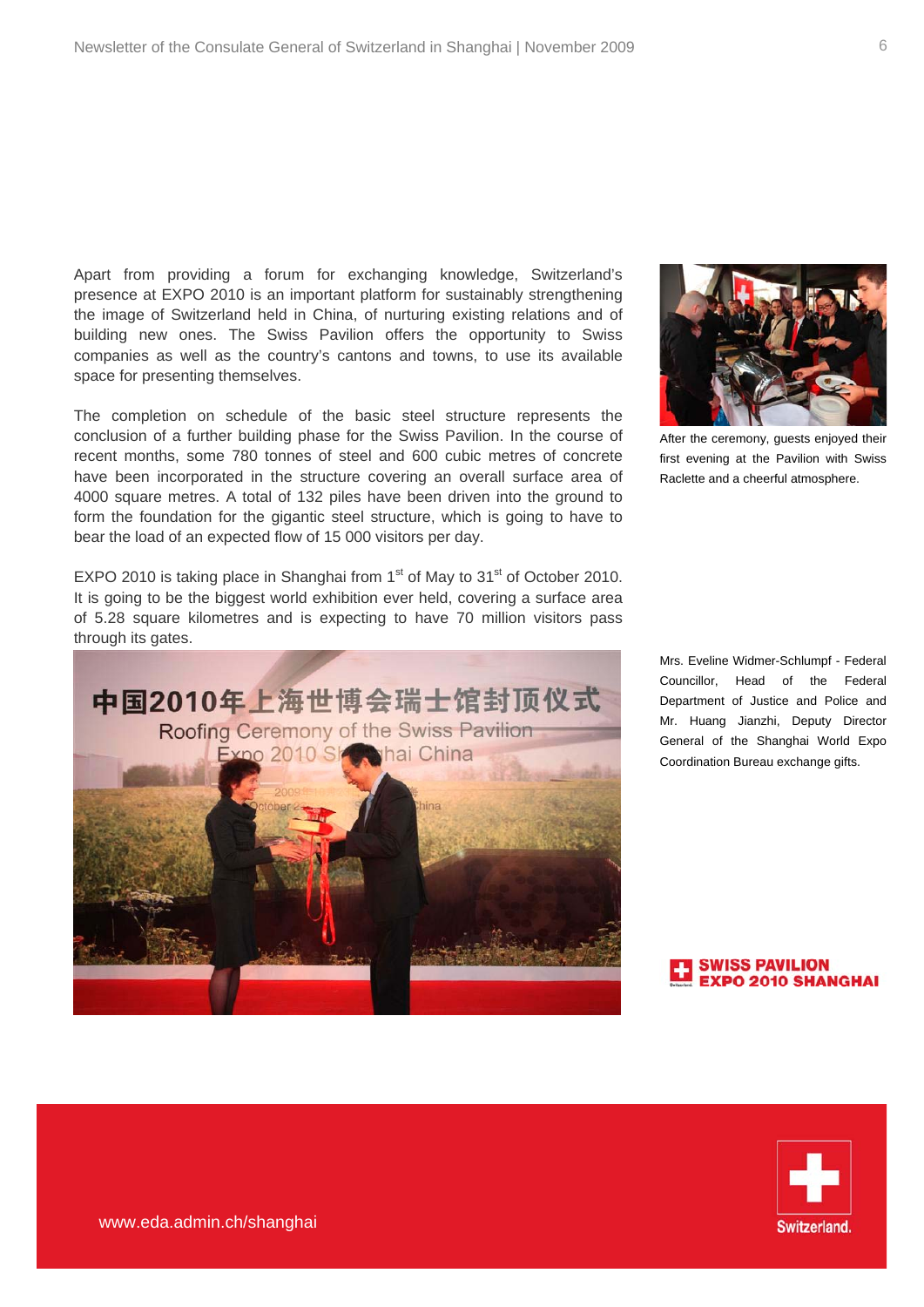### Visit of Federal Councillor Eveline Widmer-Schlumpf

Following the invitation of the Chinese Minister of Public Security Meng Jianzhu, Federal Councillor Eveline Widmer-Schlumpf, Head of the Swiss Federal Department of Justice and Police (EJPD), and her delegation paid an official visit to Shanghai on the  $23<sup>rd</sup>$  and  $24<sup>th</sup>$  of October 2009.

Although short, Mrs. Widmer-Schlumpf's visit was successful and of much value for the future of Sino-Swiss relations. Mrs. Widmer-Schlumpf first held talks with representatives from the Swiss law and business community at the Bund, which brought in interesting insights and exchanges about their experiences and difficulties when doing business in China. Issues discussed were for example patenting and the positive opening of China's economy. She was impressed by the Swiss presence and business dynamics in the region, and reiterated the government's support through the Consulate General and other Swiss institutions in Shanghai.

In the afternoon Federal Councillor Widmer-Schlumpf met Assistant Mayor Mr. Zhang Xuebing, in charge of the city's public security, and held talks on sensitive but crucial security and related issues. Mrs. Widmer-Schlumpf took the opportunity to thank the government of Shanghai for its continuous support to Swiss investments and emphasized Switzerland's active participation to the EXPO 2010. The Federal Councillor was afterwards guest of honour at the roofing ceremony of the Swiss Pavilion. Furthermore, Mrs. Widmer-Schlumpf visited Shanghai Juvenile Reformatory Jail, to get a rare insight into China's penitentiary world.

In Beijing Mrs. Widmer-Schlumpf met her Chinese counterparts for a discussion about efforts to combat organised crime, human trafficking and illegal migration, as well as an exchange of expertise on prison management.



Mrs. Eveline Widmer-Schlumpf, Federal Councillor, and Mr. Zhang Xuebing, Assistant Mayor of Shanghai.



Mrs. Eveline Widmer-Schlumpf, Federal Councillor, at the Shanghai Juvenile Reformatory Jail.

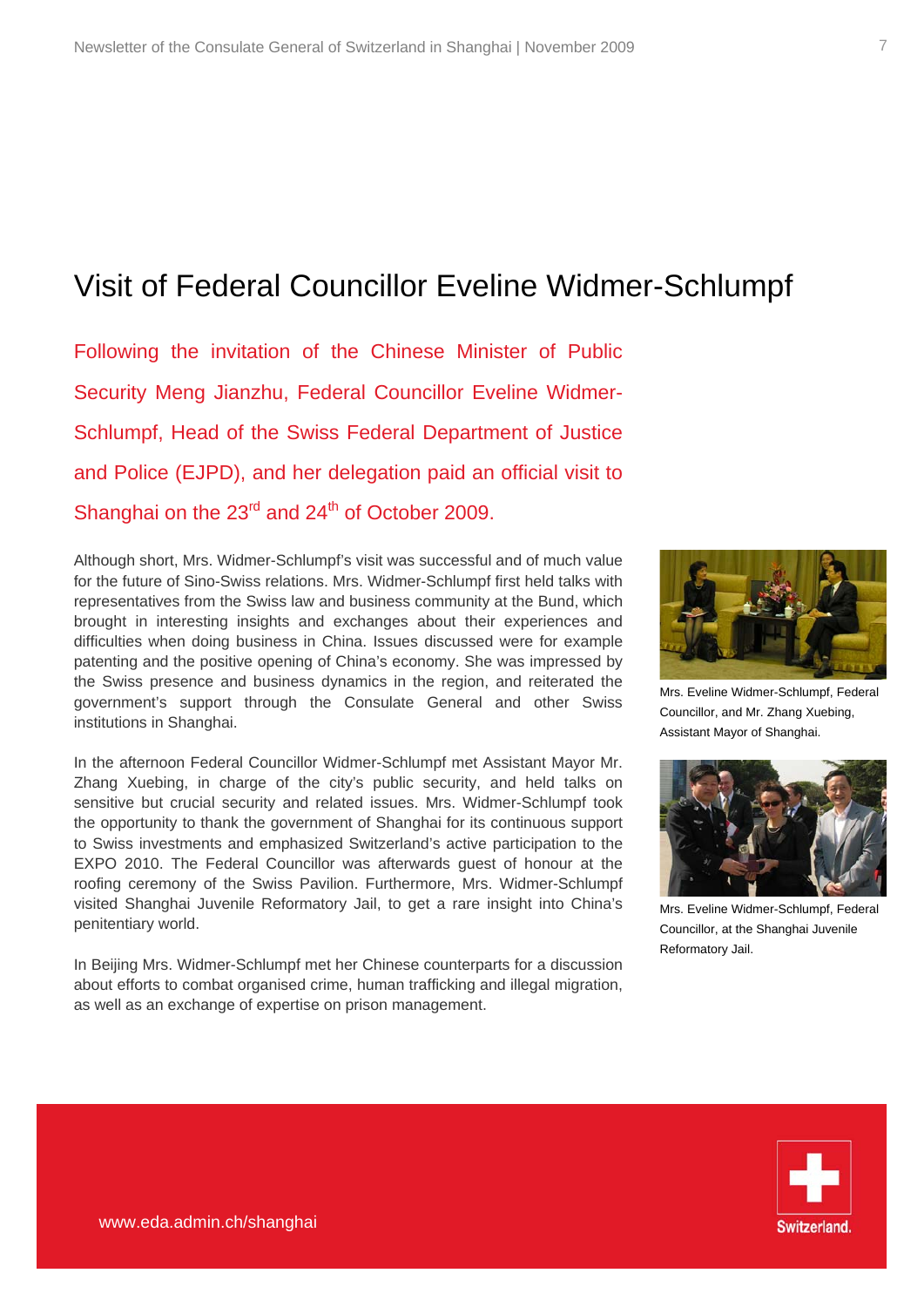### Swiss Week on Wujiang Road

120 musicians paraded on Wujiang Road to open the Swiss Week in Shanghai. On the first day of this one week celebration, onlookers had the opportunity to learn more about Switzerland.

During the one week, Swiss organizations, companies and regions presented themselves to the broad public, along with Chinese and Swiss officials. Interested parties got to discover various aspects of the tiny mountainous country starting from how to do investments, travel destinations and where to find the most innovative research institutes. "Switzerland has more Nobel prize winners than most other countries in the world and has, with its innovations, one of the highest patent rates per capita." said Flavia Schlegel, Executive Director of swissnex Shanghai.

The opening ceremony was attended by Mr. Lu Xiaodong, People's Government of Jing An District and Mr. William Frei, Consul General of Switzerland as well as the President of the SwissCham China, Mr. Christian Guertler who welcomed a high ranked delegation from Switzerland, guests and the public. The Swiss delegation was headed by Mr. Beat Vonlanthen, Vice-President of the Government of the Canton Fribourg, State Councillor and Minister of the Economy.

As a special highlight of the opening ceremony, the "Landwehr Orchestra", the official music band of the Canton and City of Fribourg, flew in more than 120 musicians from Switzerland to parade on Wujiang road. On display for the public to enjoy were a few original pieces of the Swiss Pavilion EXPO 2010. An actual chair lift of the Swiss Pavilion, a piece of interactive flashing facade, 3D viewers and other exhibits were on show, offering the public a glimpse of the pavilion before the EXPO. Visitors of the Swiss Pavilion, named "自然同" (Nature's Playground), will experience how rural and urban areas can interact sustainably, and they will have the opportunity to discover Switzerland as a country with the highest standards of quality and innovation.







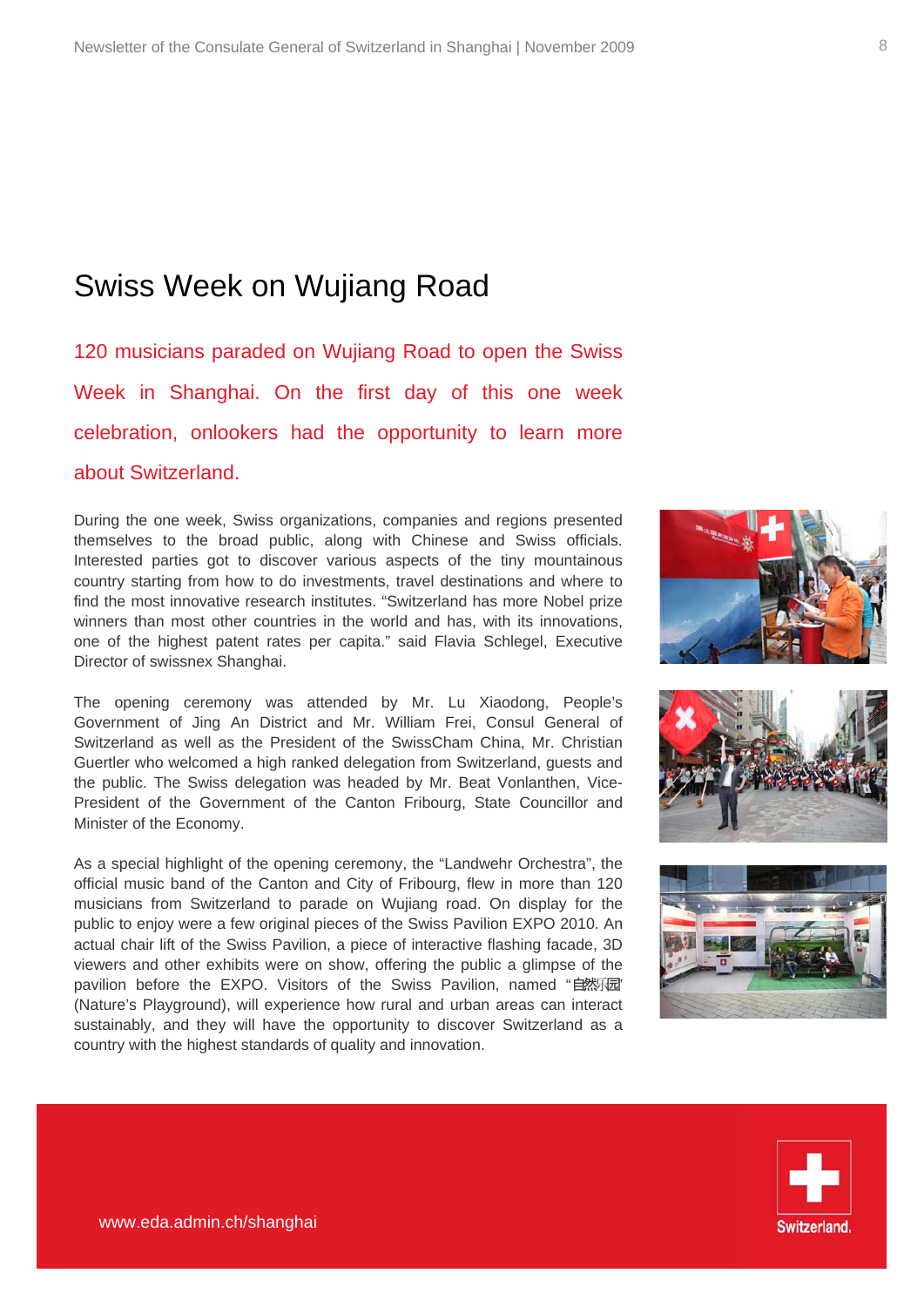The Swiss Week was initiated by SwissCham Shanghai in cooperation with the Consulate General of Switzerland in Shanghai to promote Switzerland, Swiss companies and organizations in China. During the week many attractive events took place such as an import & export seminar, a book launch, a young professional gathering and various public exhibitions.



Mr. André Liaudat, President Landwehr, Mr. William Frei, Consul General of Switzerland, Mr. Lu Xiaodong, Vice Governor of the People's Government of Jing'an District, Mr. Christian Guertler, President SwissCham Shanghai.

## swisscham.org

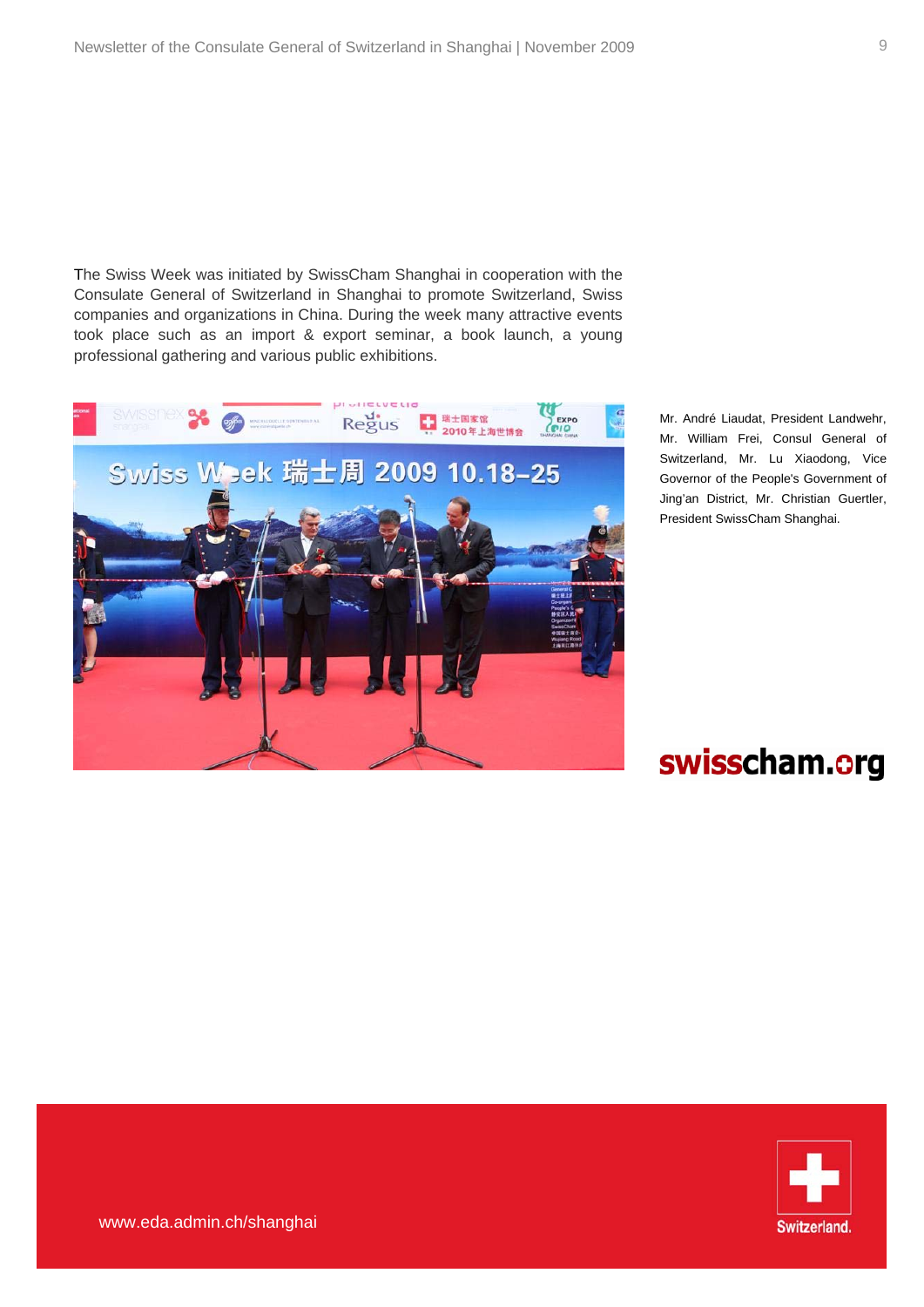### Swiss National Day

### Swiss Club Shanghai  $-1<sup>st</sup>$  of August 2009

Despite rainy weather and a humidity level of 90 %, almost 200 Swiss Club members and friends of Switzerland attended this year's Swiss National Day celebrations, which was once again proudly hosted by the Swiss Club Shanghai. The party crowd gathered at the Hongqiao Marriott Hotel, in a tent decorated in true Swiss manner. There were furthermore many Swiss culinary delights like Raclette and other classics for the guests to enjoy. The great music, dancing and the lucky draw contributed to a very special event that some long-time Swiss expatriates considered as *"the best 1st of August Shanghai ever experienced"*.







by Fabian Gull

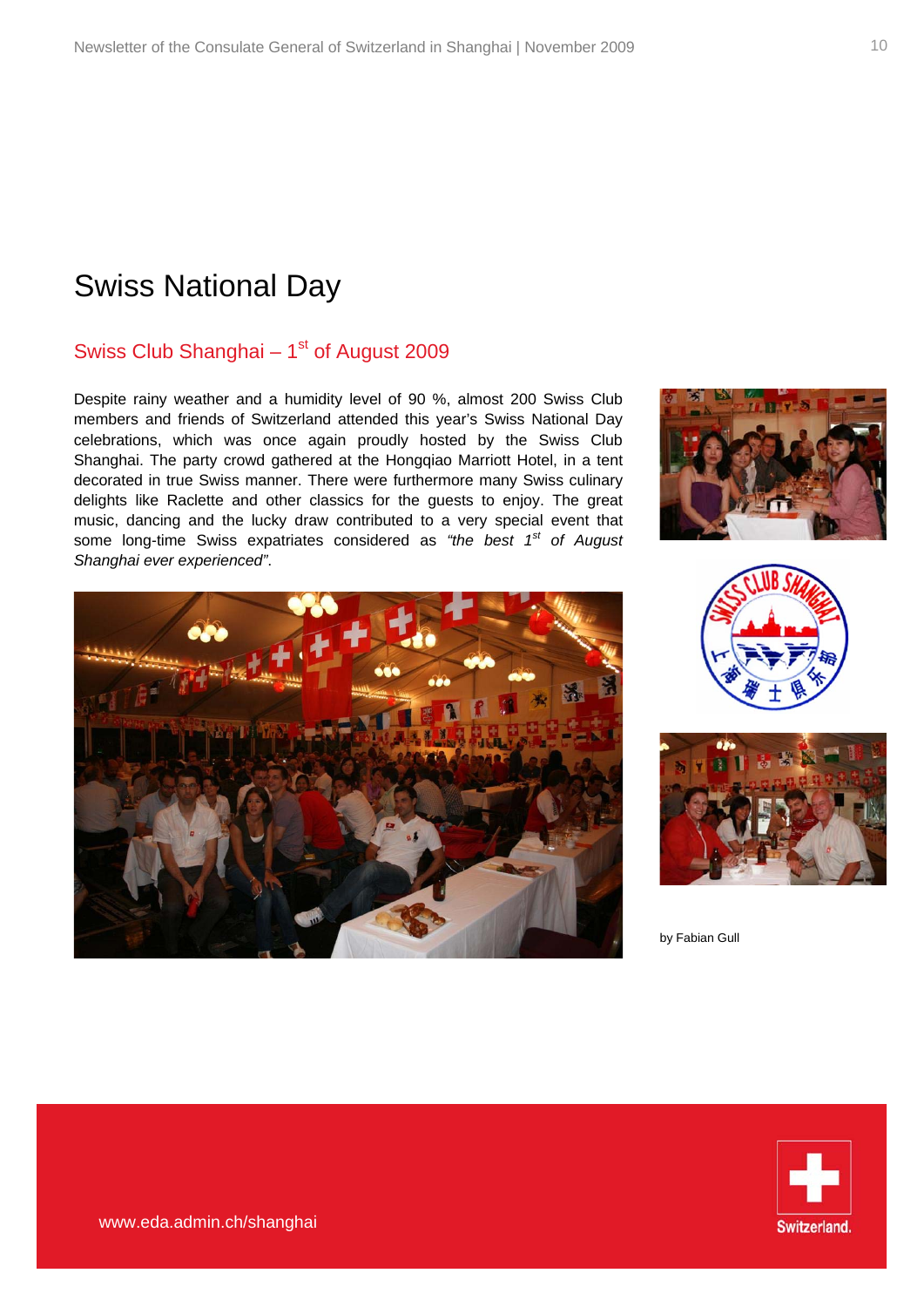### 87. Auslandschweizer Kongress 2009 – Luzern

#### Jan Forelli wurde vom Swiss Club Shanghai als Vertreter für

#### den ASO-Rat nominiert.

Die Auslandschweizer Organisation, kurz ASO, vertritt die Interessen der im Ausland lebenden Schweizer. Die ASO ist der Dachverband der Schweizer Clubs in der ganzen Welt und setzt sich auf politischer Ebene für die 5. Schweiz ein.

Der Schweizer Club Shanghai - als von der ASO offiziell anerkannter Schweizer Club in China - hält im ASO Rat seit 2005 den Sitz des Vertreters für ganz China (exklusive Hong Kong, welches einen eigenen Vertreter hat). Herr Thomas Zurflüh war unser bisheriger Vertreter, welcher regelmässig an den alljährlichen ASO Kongressen teilgenommen hat. Da Thomas vor zwei Jahren in die Schweiz zurückgekehrt ist, konnte und wollte er sich nicht mehr für eine weitere Amtsperiode zur Verfügung stellen. Daraufhin wurde ich als neuer Vertreter vom Schweizer Club vorgeschlagen und vom ASO-Rat für die Amtsperiode 2009 bis 2013 bestätigt.

Der diesjährige Kongress wurde vom 7. bis 9. August in Luzern ausgetragen. Am Freitag fand die Ratssitzung im Luzerner Grossratssaal statt, an welcher nur die stimmberechtigten Ratsmitglieder teilnehmen können. Es wurden verschiedene Vorträge gehalten, Themen diskutiert, zu welchen die ASO konkrete Anträge an die Schweizer Regierung stellt. So zum Beispiel die Reduzierung von Schweizer Konsulaten in Deutschland, Budgetkürzungen und Service-Einschränkungen bei Swissinfo. Weiter Probleme für Auslandschweizer wie jene, die in den USA leben, aber vermehrt auch für jene in anderen Ländern, ob sie weiterhin Bankkonten in der Schweiz führen dürfen. Diese Anfragen, Anträge und Motionen werden sodann auf dem politischen Parkett konkret und hartnäckig verfolgt. Die ASO ist also durchaus kein "Kaffeekränzchen-Verein" von Heimwehschweizern, sondern hat den klaren politischen Auftrag, die Interessen der 5. Schweiz wahrzunehmen und zu vertreten. Die Bedeutung und Anerkennung, welche die ASO erlangt hat, zeigt sich an der grossen Zahl von National- und Ständeräten, welche im Vorstand der ASO sitzen oder den ASO Kongress besuchen. Schlussendlich vertritt die



Auslandschweizer Ratssitzung im Grossratssaal der Stadt Luzern.

Mr. Jan Forelli (ASO China Delegate 2009-2013), Mr. Jacques-Simon Eggly (President ASO), Mr. Rudolf Wyder (Director ASO), Mr. Thomas Zurflueh (ASO China Delegate 2005 - 2009).

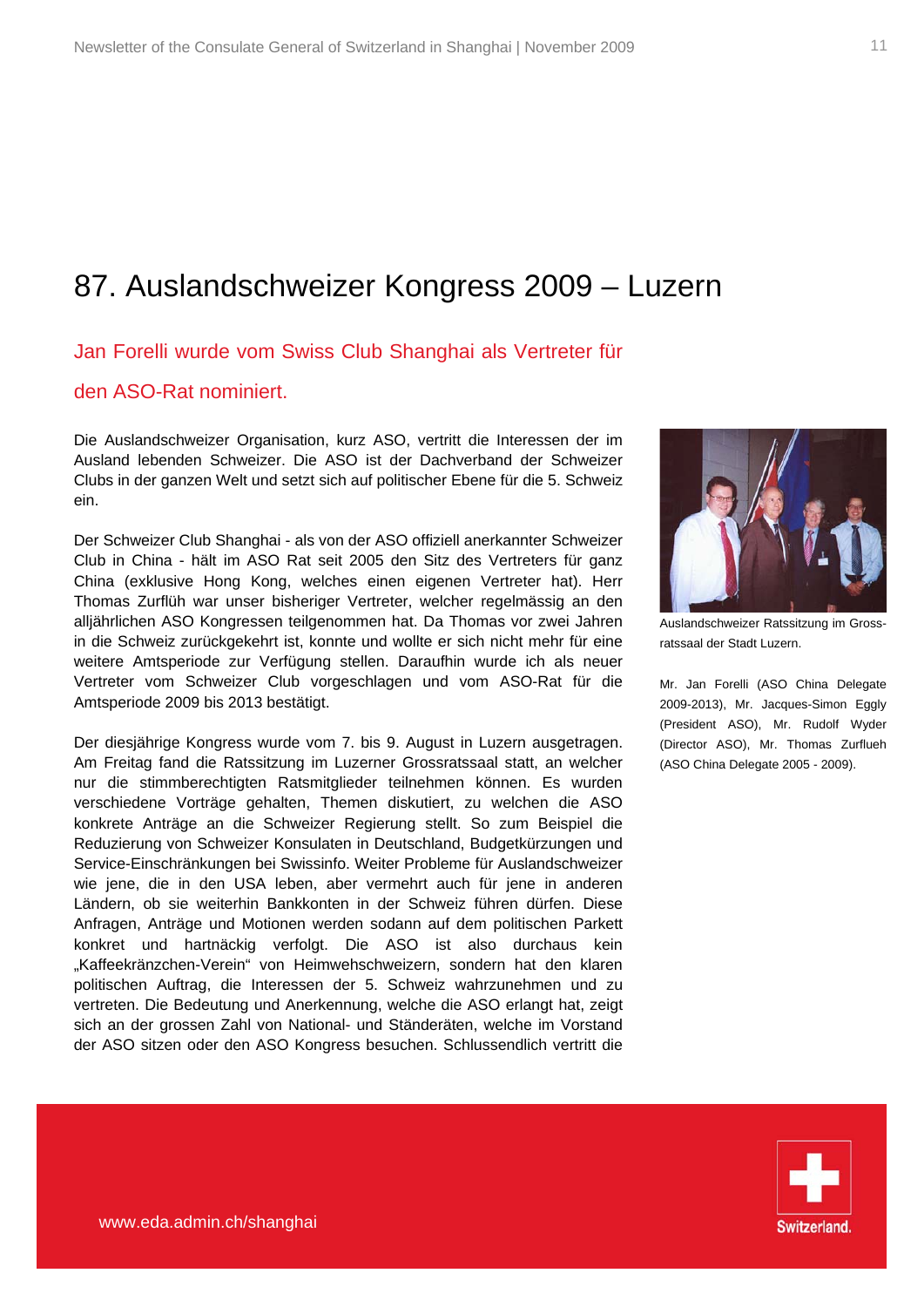ASO die politischen Interessen von rund 10 % der Schweizer Bevölkerung.

Am 8. August 2009 hat die Plenarversammlung des 87. Auslandschweizer Kongress im Verkehrshaus Luzern stattgefunden. Diesjähriges Motto: "Die Auslandschweizer – eine Bereicherung für die Schweiz?" Dieser Teil des Kongresses ist öffentlich zugänglich. Es gab unter anderem einen interessanten Vortrag von Claude Begle, Verwaltungsratspräsident der Post, Podiumsgespräche und Reden von Regierungsvertretern wie der amtierenden Bundeskanzlerin Corina Casanova. Es stand jedoch auch eine Besichtigung des Verkehrshauses auf dem Programm und im Aussenbereich des Konferenzsaals haben die verschiedenen Schweizer Parteien an Ständen um Mitglieder und Wähler geworben.

Am Abend stand ein Dinner mit musikalischer Unterhaltung im Panoramasaal Grand Casino Luzern auf dem Programm. Zum Abschluss am Sonntag ein Rahmenprogramm mit Stadtbesichtigung, Schifffahrt auf dem Vierwaldstättersee und Ausflug auf die Rigi. Da ich am Sonntag nach Shanghai zurückgeflogen bin, konnte ich am Rahmenprogramm leider nicht teilnehmen.

Der nächste ASO Kongress wird im August 2010 in St. Gallen stattfinden. Ich hoffe, es wiederum so einrichten zu können, dass ich daran teilnehmen kann. Für Fragen und Anregungen stehe ich gerne zur Verfügung. Ich möchte Sie auch darauf hinweisen, dass die ASO in Bern Auslandschweizern umfassende Dienstleistungen anbieten kann.

Weitere Informationen zur Auslandschweizer Organisation finden Sie unter [www.aso.ch.](http://www.aso.ch/) by Jan Forelli



r-Organ sation des Suisses de l'étranger izzazione degli Svizzeri all'estero ziun dals Svizzers a l'este

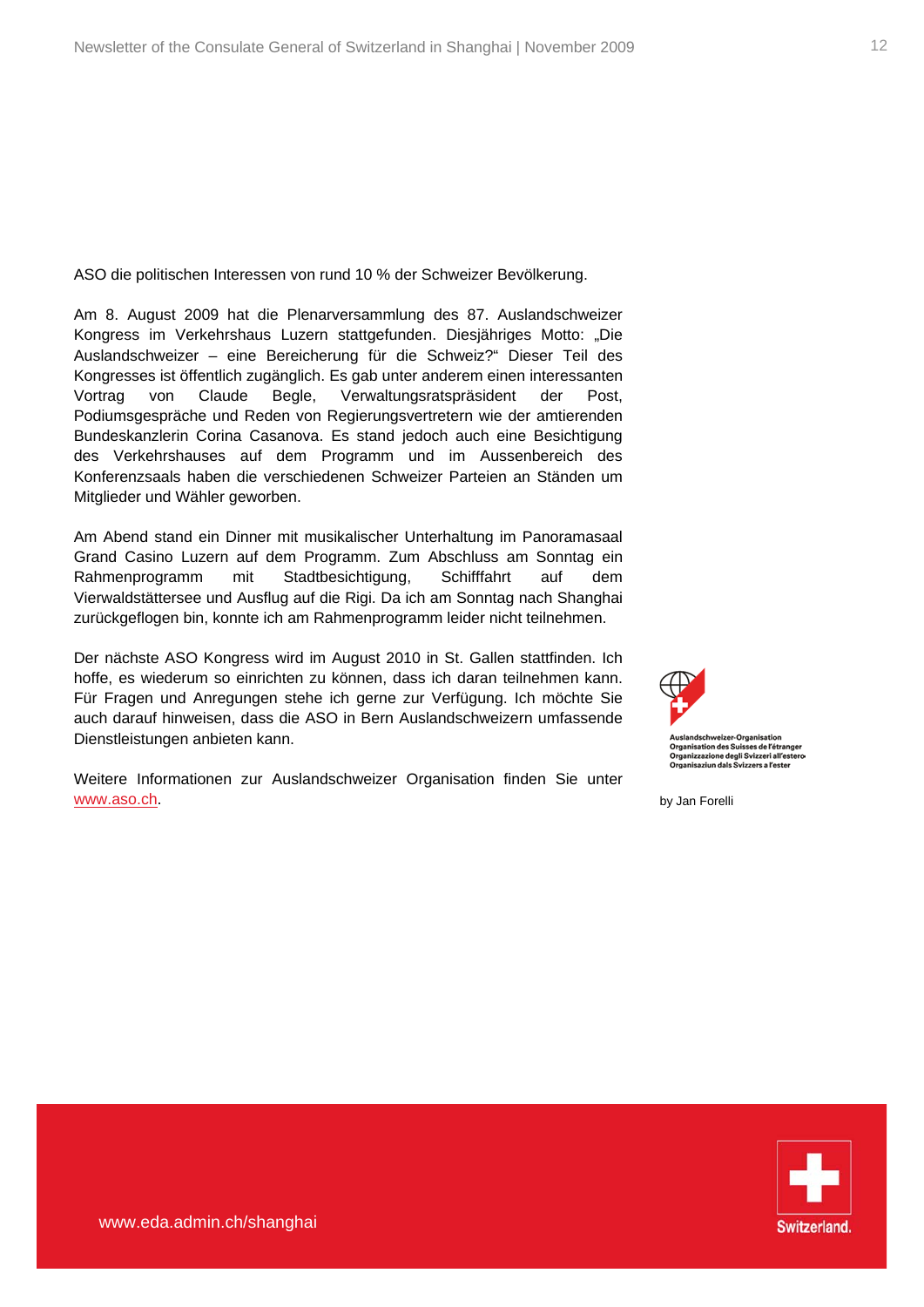### Criss + Cross. Design from Switzerland

<Criss + Cross. Design from Switzerland>, funded by Pro Helvetia, is the global tour exhibition of Swiss design.

Following the invitation of the Swiss Chinese Cultural Explorations Programme of the Swiss Arts Council Pro Helvetia, Jiangnan University, together with Wuxi Radio, Film and Television Group, Wuxi Museum co-hosted the Swiss National Exhibition of Design with the support of Wuxi Municipal People's Government. At the opening ceremony Mr. Thomas Schneider, Deputy Consul General of Switzerland, addressed a short speech to the interested public. Mrs. Flavia Schlegel, Executive Director of swissnex Shanghai, was also present at the festivities. The exhibition was held from the  $16<sup>th</sup>$  to the  $26<sup>th</sup>$  of October at the Wuxi Museum. More than 400 exhibits were displayed to the public in addition to chocolate, watches and Swiss knives. This was thought to be a comprehensive and profound way to show the achievements of the cooperation of Swiss designers and engineers in the fields of visual design, fashion design as well as the design for daily articles. The artifacts not only reflected innovative design, but also embodied to seven themes related to all aspects of life and work, including: Up to the Mountains, Longsellers, Tiny Helpers, A Visual Statement, Small + Beautiful, Hip + Young, Fashion and Textiles.

Jiangnan University now also co-organizes the cross-disciplinary exhibition of works, the international academic forum, and Wuzu04-09 retrospective exhibition of Sino-Swiss Design Teaching Cooperation Project together with China Central Academy and Guangzhou Academy of Fine Arts, Nanjing Arts Institute and Tongji University. The aim is to exchange ideas of original designs, share cutting-edge design concepts and look into the global future of design.

After Wuxi, the exhibition will continue its China tour, stopping in Nanjing and Guangzhou. The last stop will be Shanghai, at one of the masterpieces of Swiss design – the Swiss Pavilion EXPO 2010 – where parts of the exhibition will be presented during July 2010. Visitors will not only have the opportunity to see the innovative Swiss design, but will be able to enjoy doing so in an architectural environment that represents a perfect symbiosis between town and country.



## swiss arts council pr ${\tt s}$ helvetia



Since its beginning in 2004, this exhibition has been held in many countries and areas in the world such as in Berlin (1924), Rome (2005), Shizuoka (2006), Lausanne (2007), Ahmedabad and Bangalore, India (2008).

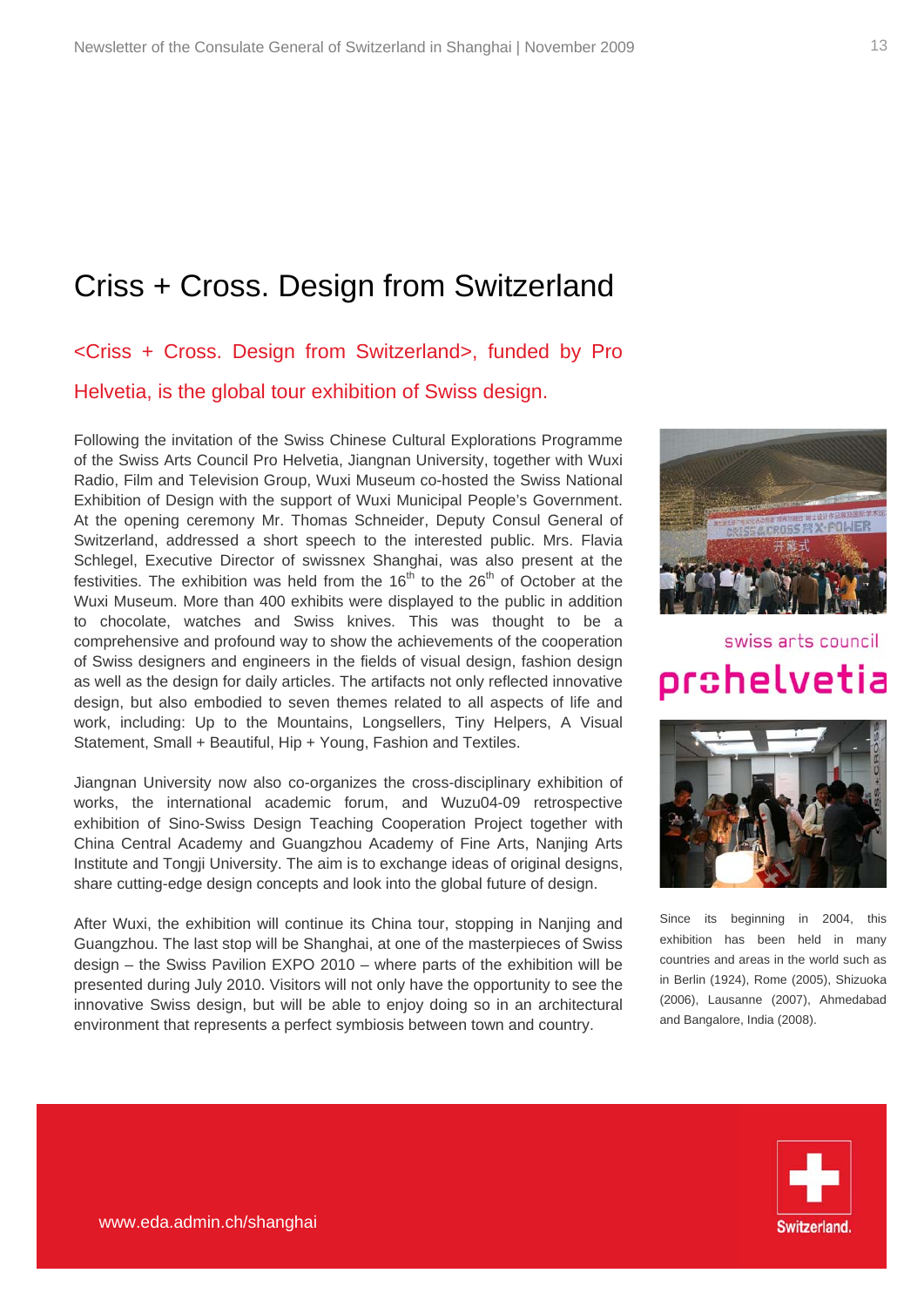### Swiss Learning Delegation in Shanghai

Swiss Learning is a platform to bring out the best of Swiss education and to cultivate public awareness about the high standards of Swiss education to international communities.

Rousseau, Pestalozzi and Piaget were among the great founders of the Swiss educational tradition. They travelled the world to spread their theories on teaching to all corners of the earth. Firmness, discipline, openness and an allround education, with a focus on personal as well as academic development, are the foundations of this tradition, one that is still practised today.

Switzerland welcomes students into a multicultural environment, and a world of respect and understanding. Each student contributes through his or her own language, culture and religion to making our institutions part of a "global village". We unite all the possible elements to prepare each alumnus to become a world citizen. Friendship is the major currency in this universe. Fluency in more than one language after a few years in our country is highly encouraged and regularly attained.

This is the very reason why Swiss Learning organizes conferences in major cities around the world to highlight the importance of quality education for the future success of young people. On the  $29<sup>th</sup>$  of September 2009, a Swiss Learning delegation arrived in Shanghai to give a presentation at a conference with the theme – Swiss Boarding Schools and Universities, the Gateway to Success. Executive Director of swissnex Shanghai Mrs. Flavia Schlegel and Director of Swiss Learning Mr. Christophe Clivaz delivered informative presentations on the secondary and post-secondary education systems of Switzerland. Mrs. Schlegel focused on the public universities in Switzerland and invited two outstanding Chinese alumni who graduated from Switzerland and who now have very successful careers in China. Mr. Clivaz mainly spoke on how boarding schools in Switzerland can help young students prepare for university entrances around the world. There were about 10 boarding school representatives from Switzerland, who provided information to the invited guests. This event was a success, with nearly 100 guests showing up despite







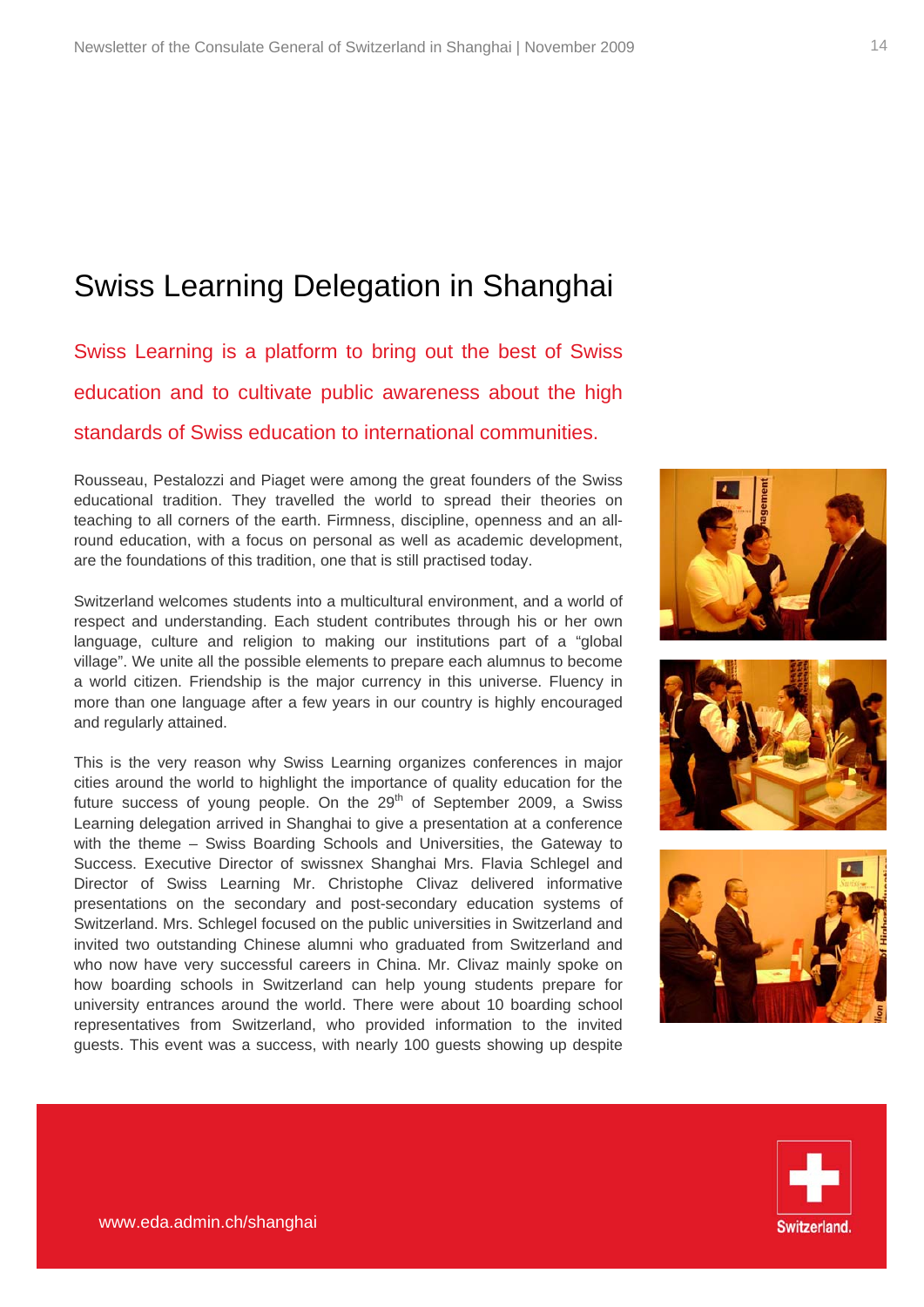the bad weather. The conference was brought to a crescendo by the speech of Mr. William Frei, Consul General of Switzerland in Shanghai, present at the conference. During his speech, Mr. Frei asserted the value of Swiss education and welcomed international exchange of culture and scholars between Switzerland and China.

Switzerland's own virtues of tradition, respect and innovation, as well as a demand for quality, are reflected in its school system. To become a member of Swiss Learning, an institution must have already been duly accredited by a recognised body such as the government. Thus students from member institutions are able to continue their education in most parts of the world without extra requirements. Programmes on offer lead to a range of worldrenowned examinations. These include the IGCSE, Advanced Placement (AP), International Baccalaureate (IB), the Swiss Federal Maturity, the French Baccalaureate and the German Abitur. These certificates are accepted for entry into Swiss universities and to universities in other countries according to the specific conditions of each institution. Thus Swiss Learning is also a platform for students to search for quality international education on Swiss soil.

More detailed information on Swiss Learning and Swiss education can be found on its official website [www.swisslearning.com](http://www.swisslearning.com/).

by Andrew Wong

Swiss

FARNING cellence in Education

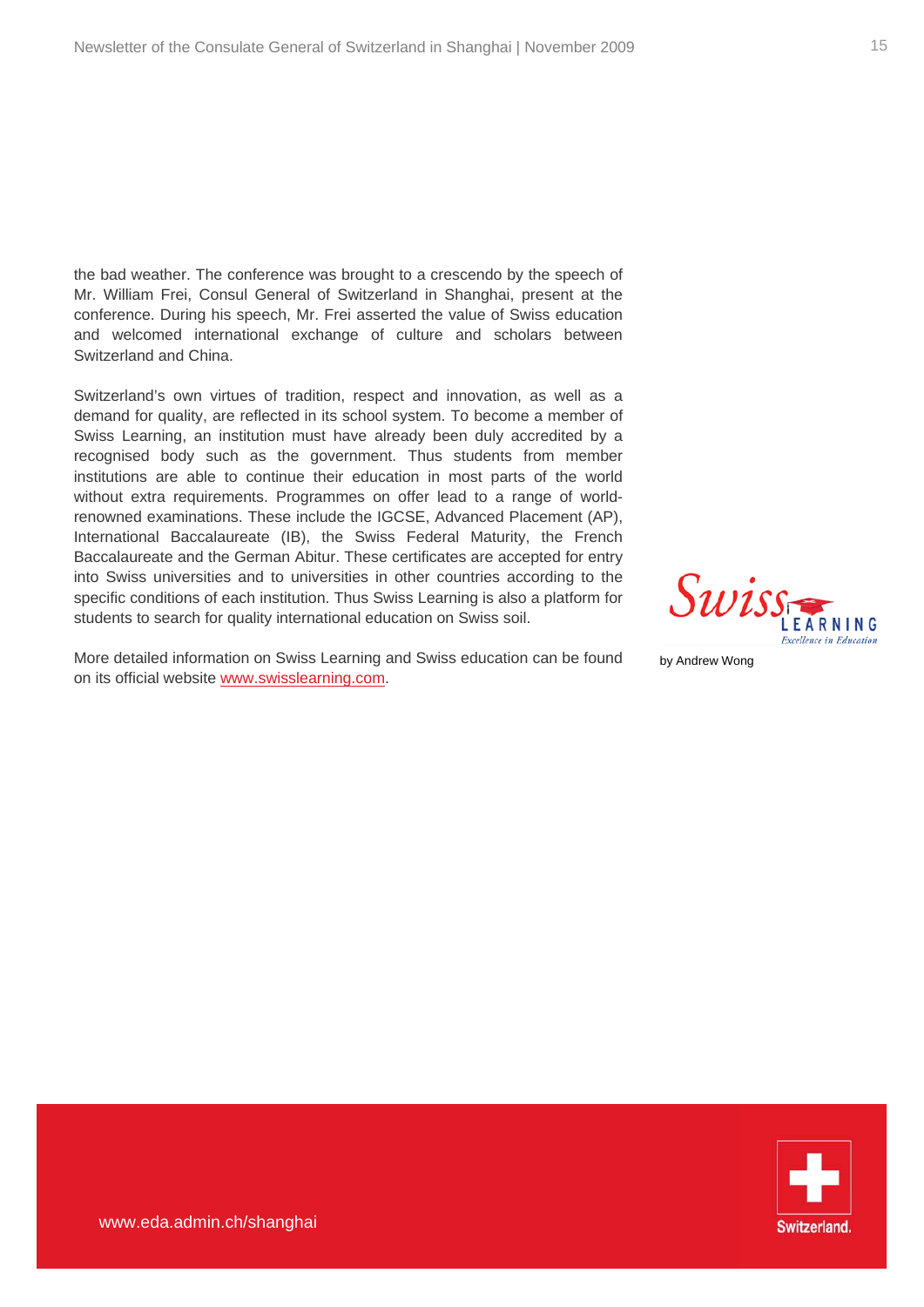### Magnolia Awards 2009

Mr. Mel Chua, General Manager, Shanghai Sulzer, Mr. Andreas Tschirky, General Manager, Roche R&D Center (China) Ltd. and Mr. Richard J. Suurland, President, ABB Electrical Machines Co., Ltd. have been honoured with the Shanghai Magnolia Gold Award 2009.

The Magnolia Award, named after the city's official flower, was created by the municipal government in 1989 to show appreciation to foreigners who live in Shanghai and contribute significantly to the city's economic performance, international relations, business environment, management standards and community development *(www.shanghaidaily.com)*.

After a careful evaluation process, the Foreign Affairs Office of Shanghai presented the awards to this year's winners in September. More information about this year's winners can be found on: [www.shfao.gov.cn/wsb/english/Awards\\_for\\_Foreigners/index.html](http://www.shfao.gov.cn/wsb/english/Awards_for_Foreigners/index.html)

#### Portrait of Mr. Mel Chua

Sulzer was founded in 1834, thus having a history now of 175 years. As early as 1914, the company had set up its first representative office in Shanghai, with the establishment of Sulzer Shanghai Engineering & Machinery Works Ltd., in 1991. Now, Sulzer's branch in Shanghai is the company's largest chemical department in the world, with more than 95 % of its products manufactured in China. Mr. Mel Chua, the General Manager of Asia Pacific, Australia and China has rich experience within the industry and said: *"I have learned a lot from Sulzer as I started my career first in designing, then marketing, afterwards becoming Regional Sales Manager, and finally now General Manager. So long as you are talented, Sulzer will give you a lot of growth opportunities, and this is where the charm of Sulzer lies."*



Mel Chua, General Manager, Shanghai Sulzer

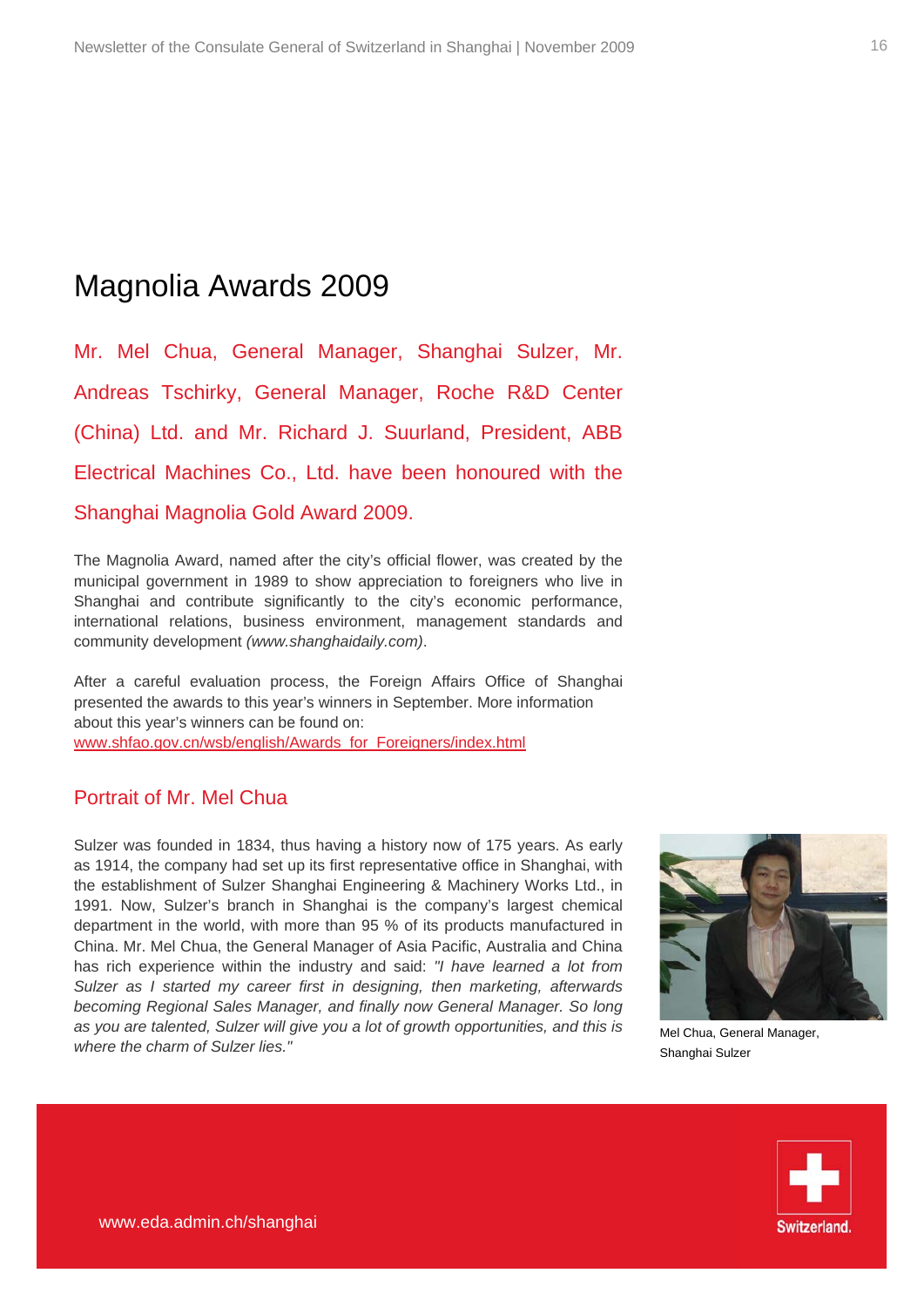## Mit dem Fahrrad von Shanghai nach Hause in die Schweiz – Sammlung für Mitmenschen mit Behinderungen

Nach über drei Jahren arbeiten und leben im hektischen Shanghai, verlassen wir die Stadt auf sanfte Weise: Mit reiner Wadenkraft geht es per Fahrrad zurück in das Berner Oberland!

Bereits im Frühling 2006, als wir uns für den Umzug nach Shanghai entschieden hatten, war klar, dass wir über den Landweg in die Heimat zurückkehren werden. Und am 20. Januar 2010 ist es nun endlich soweit: Wir radeln von Shanghai zunächst in süd-westliche Richtung nach Guilin – Kunming. Je nach politischer Situation machen wir einen "Abstecher" nach Lhasa, fahren dann durch die Provinzen Qinghai und Xinjiang und folgen der nördlichen Seidenstrasse nach Kirgistan. Es geht weiter durch Uzbekistan, Kasachstan, Russland und Georgien sowie durch die Türkei und Griechenland. In Griechenland nehmen wir eine Fähre Richtung Italien. Die letzten Wochen unserer Tour verbringen wir mit der Durchquerung von Italien, Spanien und Frankreich. Dies führt uns schliesslich im März 2011 in die Schweiz.

Wir wählen als Reisemittel das Fahrrad, weil wir Mensch, Land und Natur dank des idealen Tempos bewusst wahrnehmen und erleben können. Ein seltener Baum, ein kleiner Vogel auf dem Zaun, eine unbekannte Blume am Strassenrand... mit dem Fahrrad können wir noch so kleine Details in unserer Umwelt wahrnehmen und geniessen. Der Faktor Zeit spielt plötzlich keine Rolle mehr, an Weggabelungen können wir spontan entscheiden, wohin der Weg uns führen soll, wir sind immer mobil, führen "Haus und Hof" auf dem Gepäckträger mit. Wir hoffen auf diese Weise, mehr über unsere eigenen Grenzen zu erfahren, unseren Horizont zu erweitern und unsere eigene Persönlichkeit besser kennen- und einschätzen zu lernen.

Bewaffnet mit guten Kenntnissen der chinesischen und russischen Sprache, suchen wir Kontakt zu der einheimischen Bevölkerung. Unser Ziel ist es,







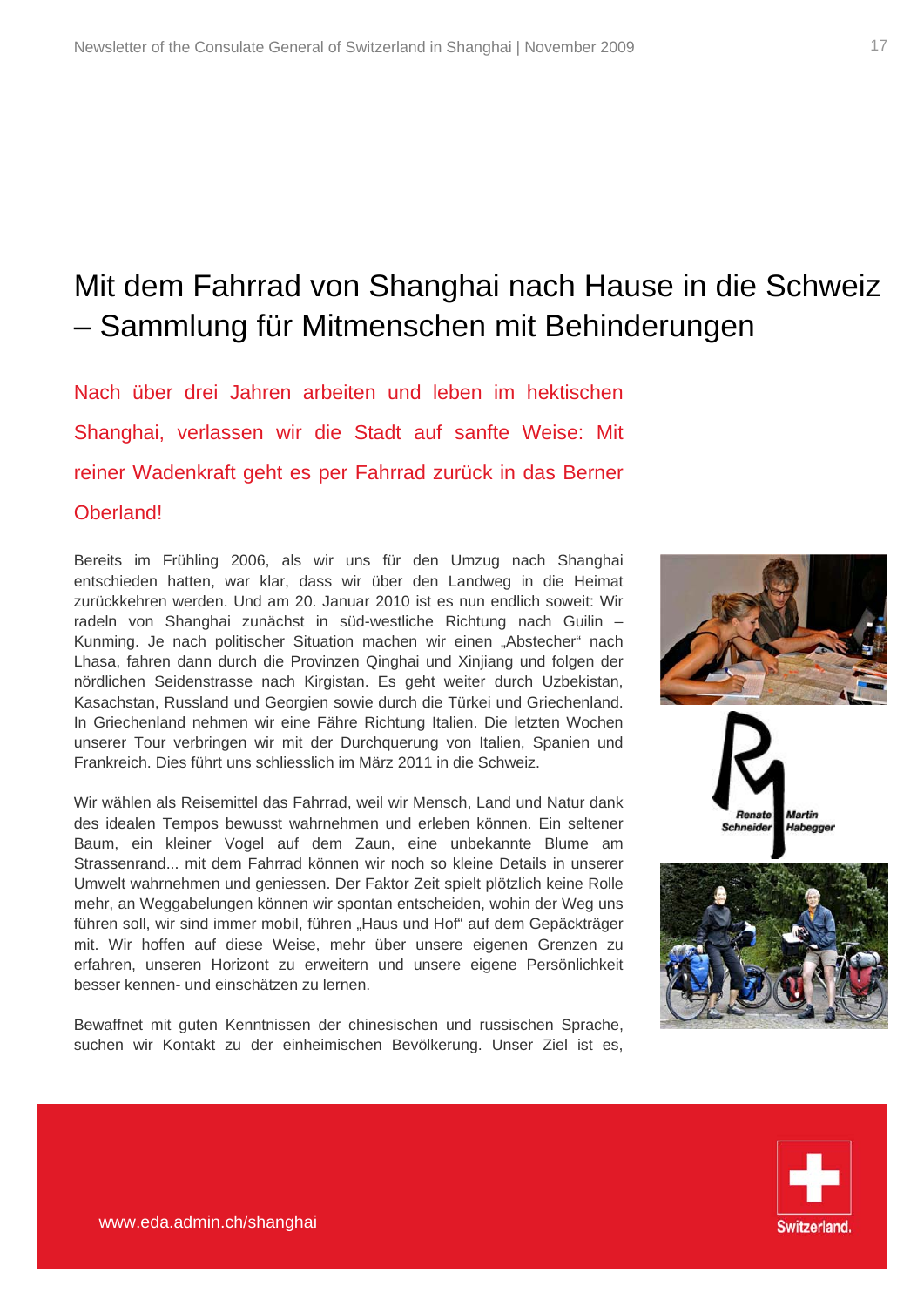unterwegs einige Menschen, die unseren Weg kreuzen, zu interviewen und zu portraitieren. Dies können Menschen sein, die einer kulturellen Minderheit angehören, besonders alt sind, traditionelle Kleidung tragen, eine spezielle Fertigkeit besitzen, Menschen, die uns unterwegs "einfach nur" geholfen haben - kurz gesagt: Menschen, die unser Interesse wecken.

#### **Jeder Kilometer zählt!**

Wir wollen unser Reiseglück und unser Abenteuer, durch eine finanzielle Unterstützung an Menschen mit körperlicher oder psychischer Behinderung, teilen. Mit unserer Wadenkraft können wir jenen Mitmenschen, denen die Möglichkeit für ein solches Abenteuer verwehrt bleibt, ein sportliches Vergnügen ermöglichen.

Pro gefahrenem Kilometer unterstützen wir Mitmenschen mit Behinderungen bei der Ausübung von Sport, sei es in Form der Teilnahme an Sportanlässen, der Durchführung von Sportlagern oder der Anschaffung von Sportausrüstungen. Mit der Stiftung für integriertes Leben und Arbeiten SILEA Thun [\(www.stiftung-silea.ch](http://www.stiftung-silea.ch/)) haben wir eine Institution gefunden, die im Berner Oberland stark verwurzelt ist und deren Betreuungsangebot auf uns überzeugend wirkt. Wir hoffen, dass wir bei unserer Zieleinfahrt in Thun sportlichen Mitmenschen mit Behinderungen eine grosszügige Spende überreichen können.

#### **Aufwändige Vorbereitung**

Da wir nicht nur reisen, sondern auch ein soziales Projekt durchführen werden, erweisen sich die Vorbereitungsarbeiten als ausgesprochen zeitintensiv. So gilt es eine Website zu erstellen, ein Logo zu definieren, Medienarbeit zu leisten, Sponsoren zu suchen und Visa-Probleme zu lösen. Vor allem die Wahl von geeignetem Material spielt eine zentrale Rolle bei der Reisevorbereitung. Während 14 Monaten wird dies sowohl eisiger Kälte als auch glühender Hitze ausgesetzt sein, es muss widrigen Umständen wie Schnee, Wasser, Schlamm und holprigen Strassen trotzen und sollte von leichtem Gewicht sein.

Um neu eingekauftes Material auf dessen Funktionalität zu testen, machten wir im September eine zehntägige Testfahrt durch die Schweiz. Bei schönstem Herbstwetter kurvten wir gutgelaunt von Kanton zu Kanton, staunten einmal mehr über die fantastische Schweizer Landschaft und genossen echte Schweizer Küche. Im Grossen und Ganzen verlief die Testtour einwandfrei, wir sind zuversichtlich und freuen uns sehr auf das grosse Abenteuer!







[www.fondue-radler.com](http://www.fondue-radler.com/) by Renate Schneider

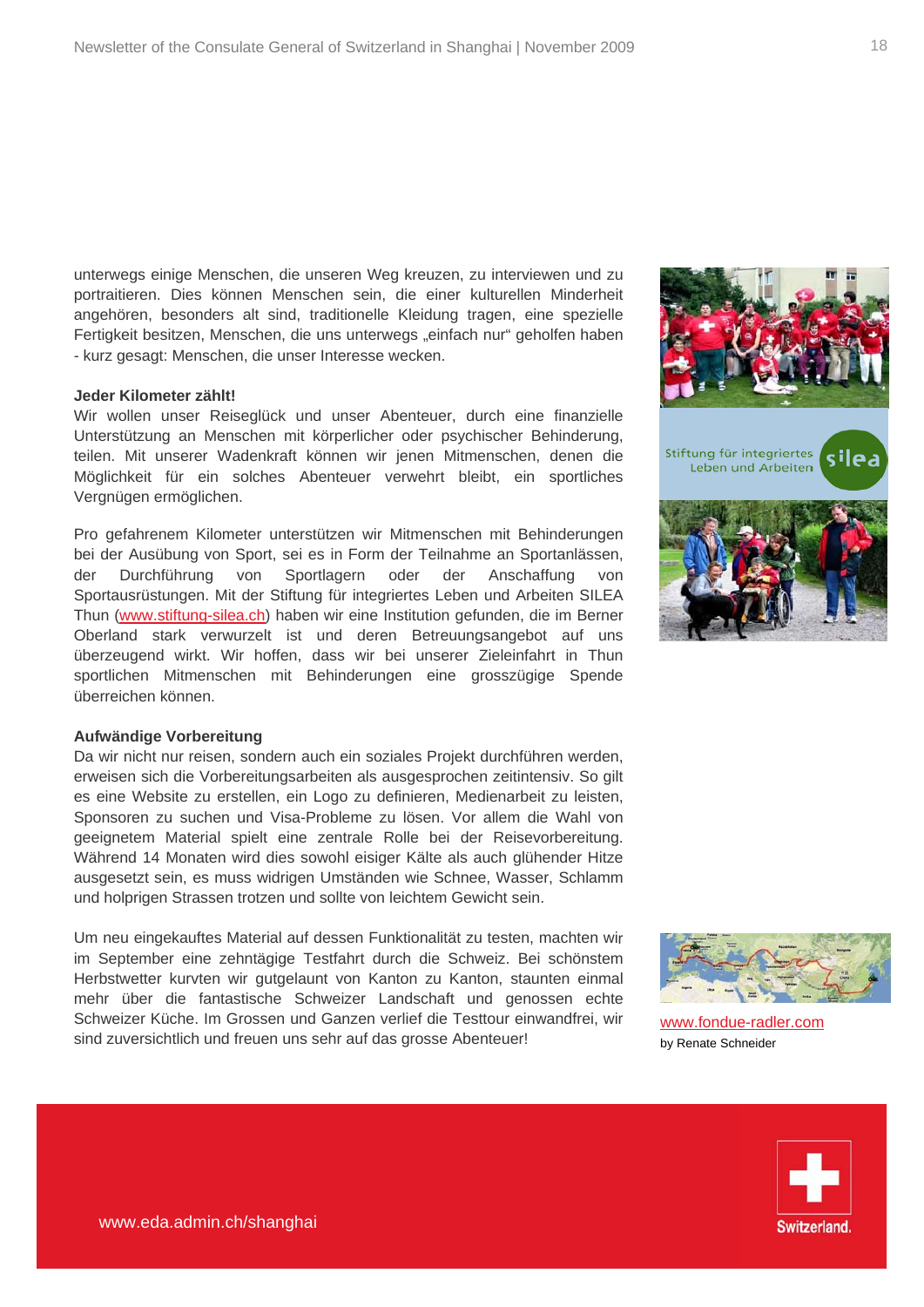## Weddings

#### Congratulations to the newlyweds!



### Janice BARDIAGO & Daniel AFFOLTER

got married on the 16<sup>th</sup> of May 2009 in Shanghai.



### Sandra & Yann BERGER

got married on the 17<sup>th</sup> of May 2009 in Sheshan, Shanghai.

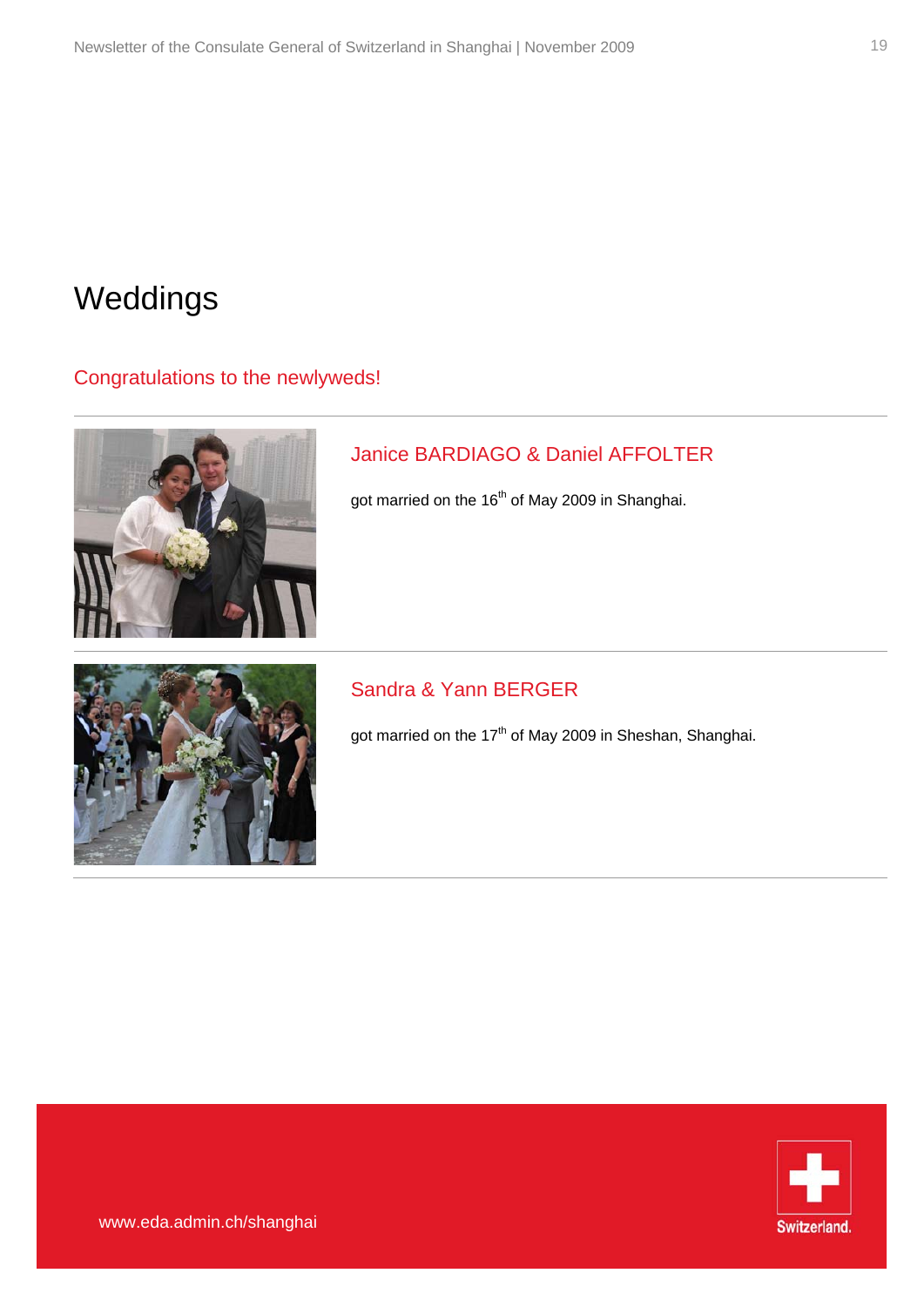

### YU Lingling & Stefan KISLIG

got married on the 21<sup>th</sup> of May 2009 in Nanjing.



### CHENG Ye and Philippe HOLZER

got married on the 20<sup>th</sup> of June 2009 in Shanghai.



### Raffaela & Marc BAUMGARTNER

got married on the 3<sup>rd</sup> of July 2009 in Zurich.

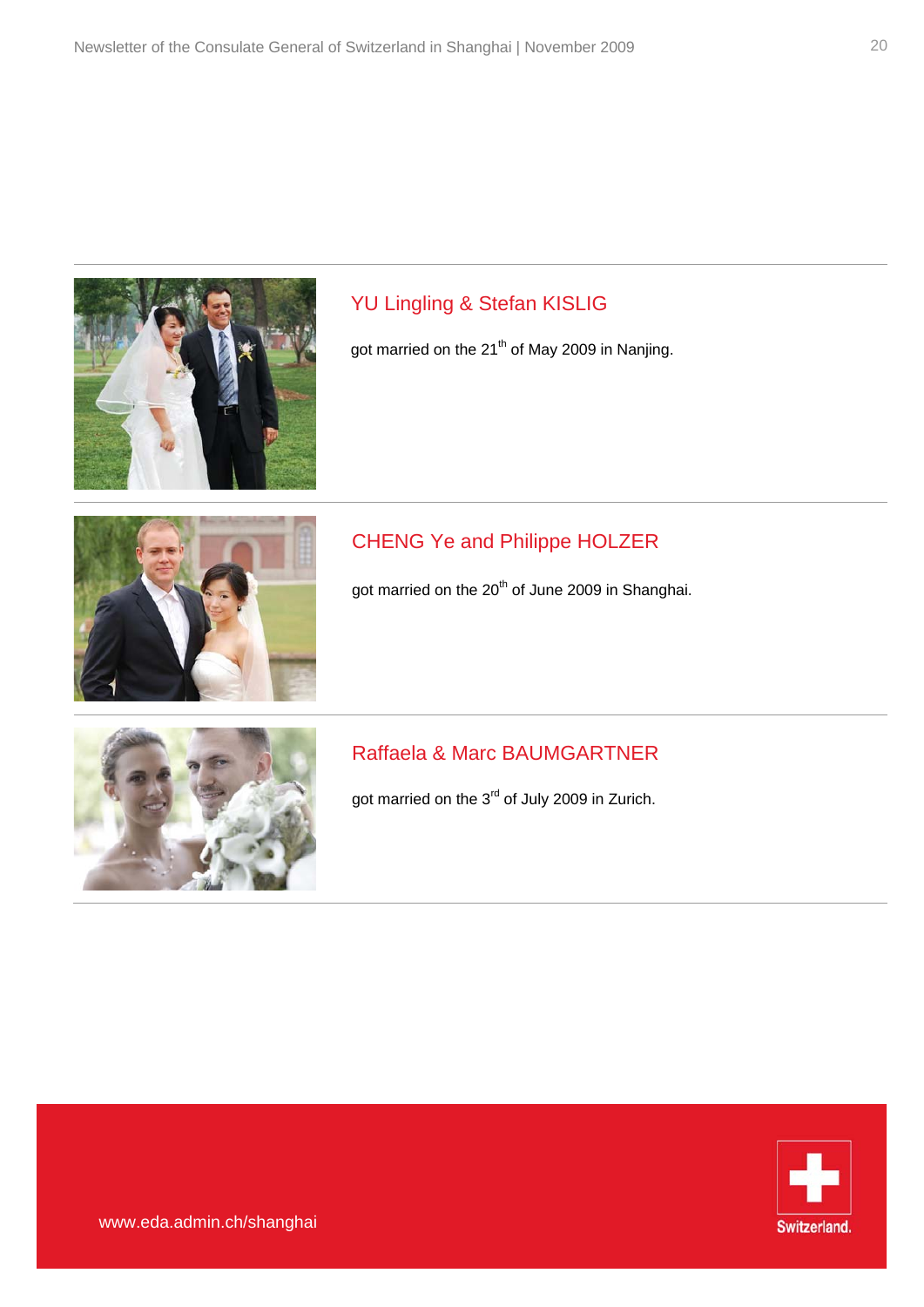

#### GUO Qiao and Roger BUCHMANN

got married on the 18<sup>th</sup> of July 2009 in Baden AG.



#### MA Xiaoming & Philippe HUSER

got married on the 18<sup>th</sup> of July 2009 in Qingdao.



#### PIAO Hua & Stephan STALDER

got married on the 12<sup>th</sup> of September 2009 in Beijing.

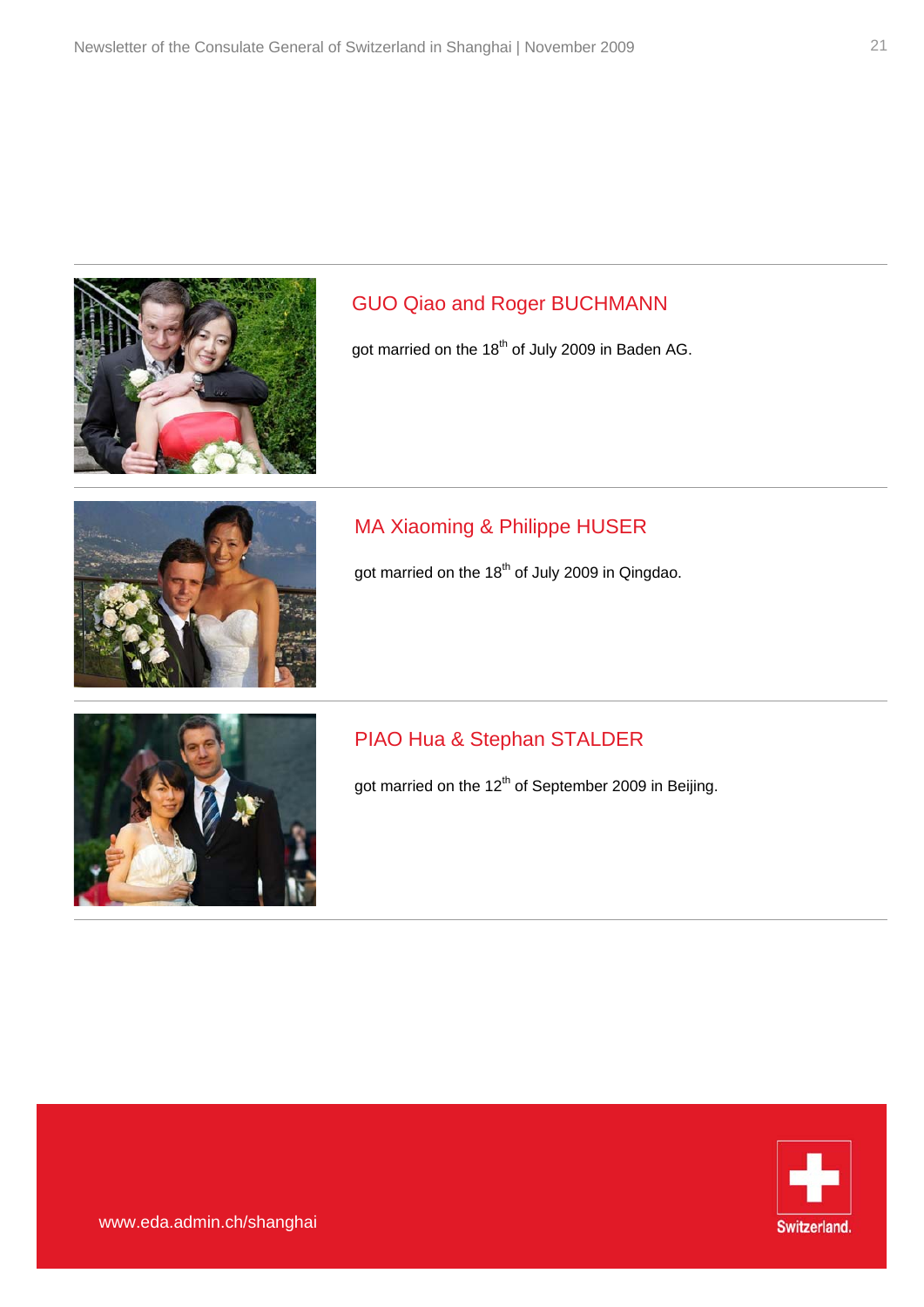## **Births**

#### Congratulations to the proud parents!



### Nicola FREI

was born on the 9<sup>th</sup> of July 2009 in Wuxi. The happy parents are Yurong & Marco FREI.



### Neven SELVADORAY

was born on the  $31<sup>st</sup>$  of July 2009 in Sion (VS). The happy parents are Christine CAPPI & Jonathan SELVADORAY.



#### Florian BERGER

was born on the  $4<sup>th</sup>$  of August 2009 in Shanghai. The happy parents are Sandra & Yann BERGER.

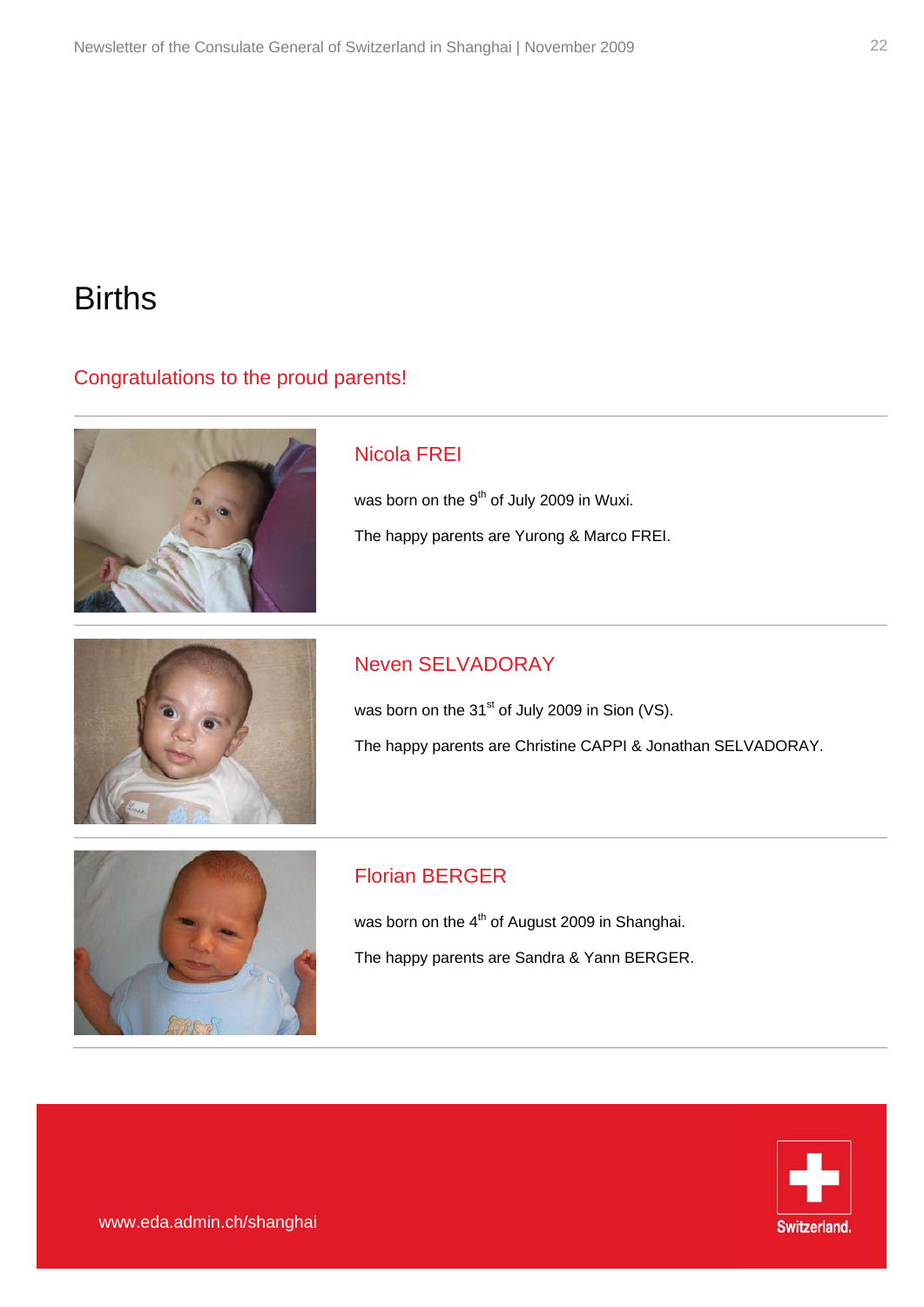

#### Sara BOSSHART

was born on the  $10^{th}$  of August 2009 in Shanghai.

The happy parents are RUAN BOSSHART Hsiao-Fang & Stephan BOSSHART.



### Alexandre CHATAGNY

was born on the 17<sup>th</sup> of October 2009 in Shanghai.

The happy parents are ZHAO Yun & Laurent CHATAGNY.



#### Natalie KISLIG

was born on the 3<sup>rd</sup> of October 2009 in Suzhou. The happy parents are YU Lingling & Stefan KISLIG.

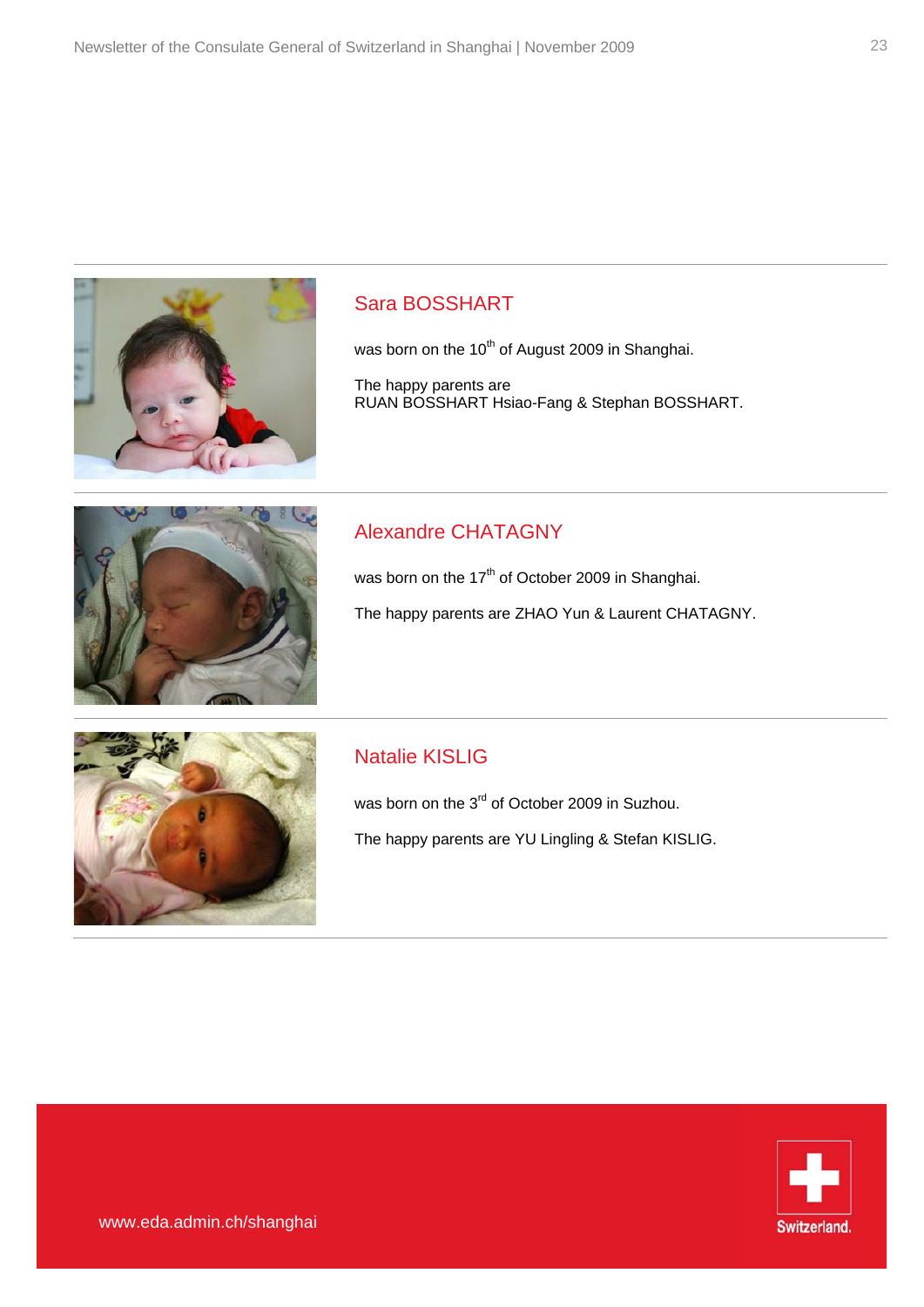## Obituary Notice

#### José-Luis CONESA



### Décès de José-Luis CONESA dans la nuit du 28 au 29

#### août 2009 à l'âge de 50 ans.

En 1976, M. Conesa a commencé sa carrière professionnelle chez Firmenich à Genève. Après une courte escale aux Etats-Unis, il rejoint à nouveau Firmenich en 1989, Division R&D. En 1993, il est nommé "Fragrance Development Manager" et est promu au poste de "Global FD Director" en 2005. Le 1er juin 2006, M. Conesa a été transféré dans la filiale (Firmenich) à Shanghai où il occupait le poste de "Director Development Center North Asia". Il y vivait avec son épouse Rose-Marie et un de leurs fils, Xavier.

Nous regrettons tous le départ prématuré de José-Luis dont nous avons pu apprécier l'humanité et l'amitié dont il entourait tous ceux qu'il rencontrait. Nous présentons à nouveau nos condoléances les plus vives à sa femme et ses enfants.

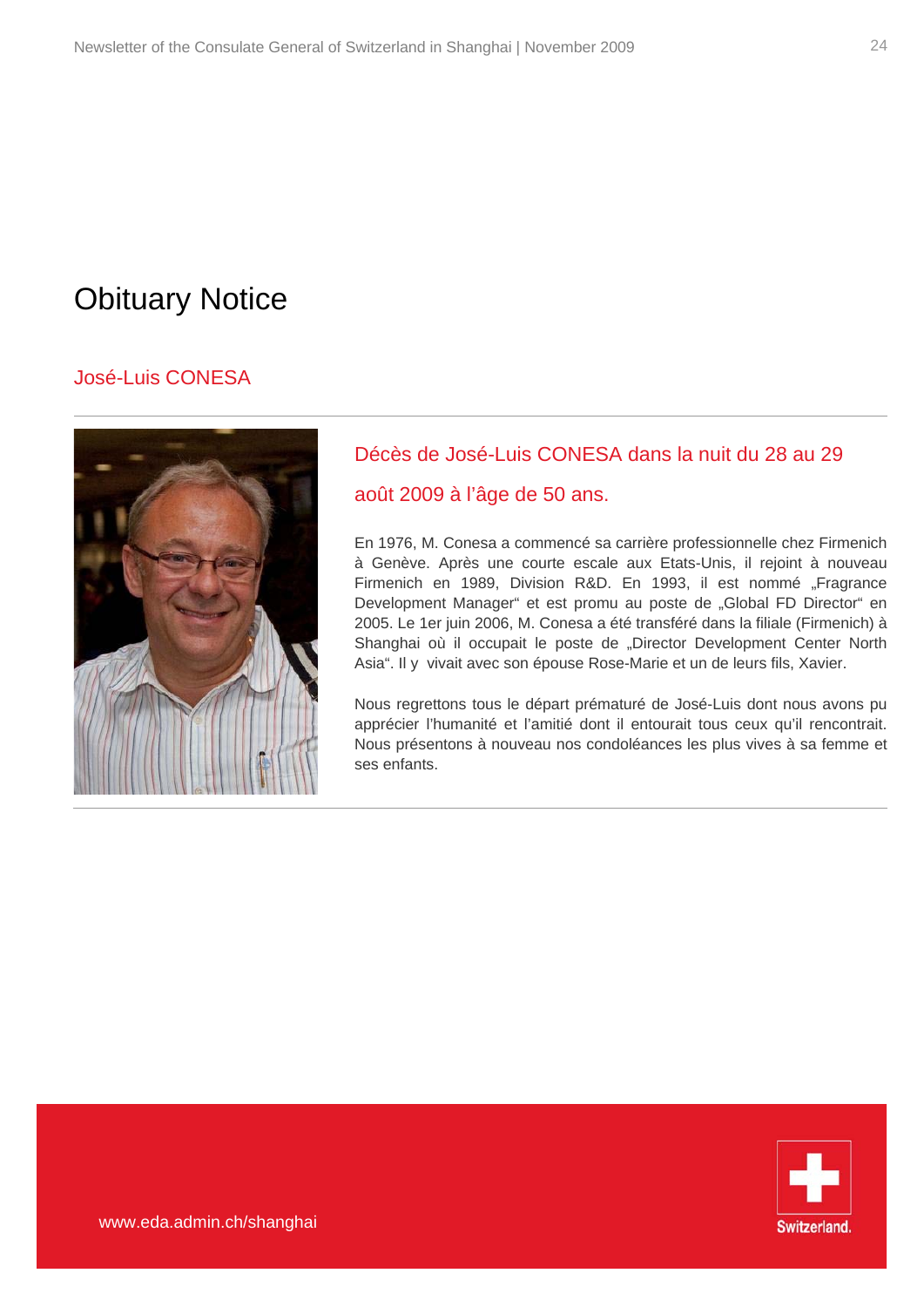### www.swissinfo.ch

#### Are you interested in Switzerland?

Do you want to be kept up-to-date with what's making headlines in Switzerland? No need to look further than www.swissinfo.ch. It is a nine-language multimedia news and information platform on the internet – from Switzerland, about Switzerland. swissinfo.ch is geared to the needs of Swiss people living abroad and to an international audience with an interest in our country.

Politics, business, culture, science and technology, society and sport are all presented in up-to-the minute news, analyses, background reports and articles – in words and pictures, audio and video. Multimedia "dossiers" and "specials" also allow relevant topics to be dealt with in greater detail. swissinfo.ch offers the Swiss expatriates who are entered on Swiss electoral rolls the access to dossiers on referenda and elections that are written in Switzerland's national languages, thereby allowing them to exercise their democratic rights. swissinfo.ch examines the Swiss position on key international events and developments – as well as providing international perspectives on Switzerland.

With its variety of interactive offers of online surveys, user feedback, rating options, blogs, upload options and a range of newsletters, swissinfo.ch promotes exchange between users and contacts with them on a personal level.

[www.swissinfo.ch:](http://www.swissinfo.ch/) Swiss news, world wide.



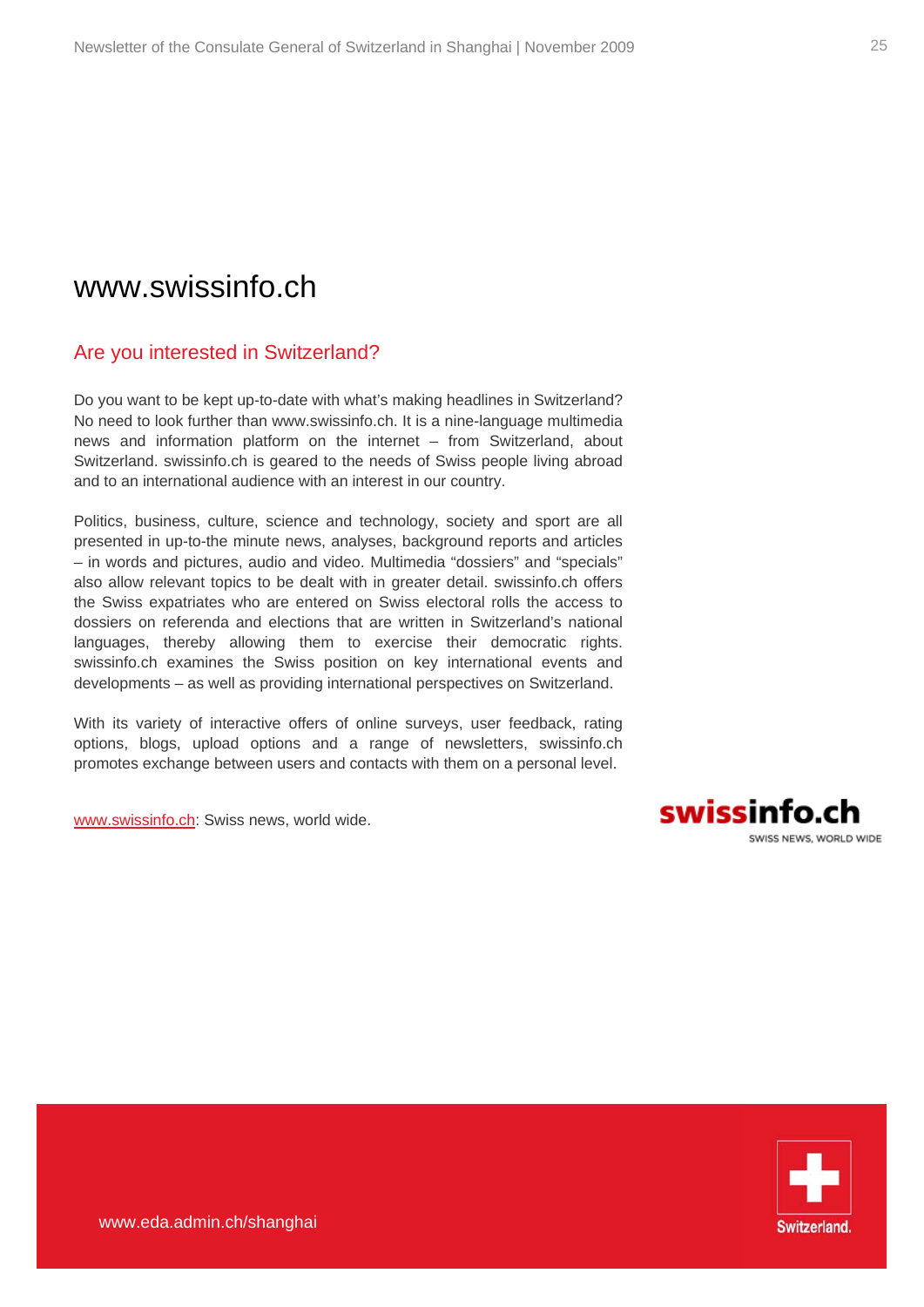### www.swissabroad.ch

#### Join the electronic readership &

#### enjoy reading publications online!

Dear Swiss citizens,

In most places, e-mail is quicker than traditional post!

Communication with you is important, and in this respect, the Internet and emails are increasingly becoming the quickest and most reliable ways to contact you. Your Swiss representation abroad, i.e. the place where you are registered as a Swiss abroad, would like to be able to communicate with you and inform you quickly and easily about important matters, cultural events or others.

In addition, you can choose to receive the online version of your [Swiss Review.](http://www.revue.ch/) The electronic edition is identical to the paper one and has the following advantages:

- Quicker and, in many countries, more reliable delivery
- Receive the Swiss Review immediately after publication
- Free choice of available languages: readers can now select the language in which they would like to read it (only the Regional Section), which is useful, for example, in multi-lingual families
- Option of forwarding articles electronically to other family members
- Access to all regional editions
- Eco-friendly/supports sustainability

The Swiss representation abroad and the Swiss Federal Department of Foreign Affairs (FDFA) will only use your e-mail address for official correspondence to the Swiss Abroad. Your e-mail address will not be given to anyone else. You are kindly asked to inform your representation abroad of any changes to your email address.

[www.swissabroad.ch](http://www.swissabroad.ch/)